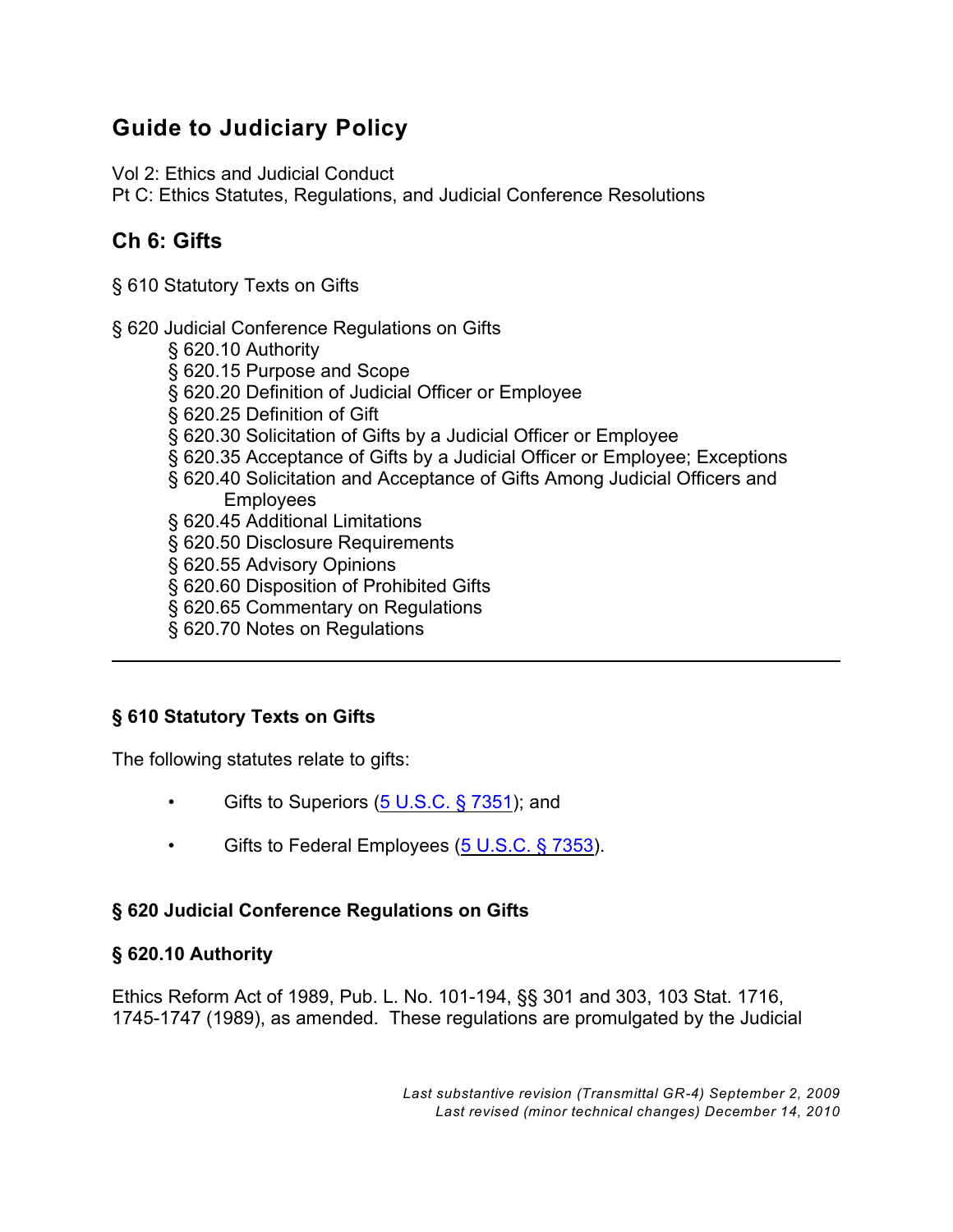Conference of the United States under the authorities of [5 U.S.C. §§ 7351\(c\)](http://www.law.cornell.edu/uscode/5/7351.html#c), [7353\(b\)\(1\)](http://www.law.cornell.edu/uscode/5/7353.html#b), and [7353\(d\)\(1\)\(C\)](http://www.law.cornell.edu/uscode/5/7353.html#d_1_C).

#### **§ 620.15 Purpose and Scope**

- (a) These regulations implement  $5 \text{ U.S.C.}$  §§ 7351 and [7353](http://www.law.cornell.edu/uscode/5/7353.html), which prohibit the giving, solicitation, or acceptance of certain gifts by officers and employees of the judicial branch and provide for the establishment of such reasonable exceptions to those prohibitions as the Judicial Conference of the United States finds appropriate. The regulations do not proscribe all gifts but only those from certain persons and in certain circumstances, specifically defined below.
- (b) Nothing in these regulations alters any other requirements imposed by statutes, other regulations, or the Codes of Conduct adopted by the Judicial Conference of the United States, which may in certain circumstances prohibit or advise against acceptance of gifts not prohibited by these regulations.
- (c) Any violation of any provision of these regulations will make the officer or employee involved subject to appropriate disciplinary action.

# **§ 620.20 Definition of Judicial Officer or Employee**

In these regulations, a "judicial officer or employee" means a United States circuit judge, district judge, judge of the Court of International Trade, judge of the Court of Federal Claims, judge and special trial judge of the Tax Court, judge of the Court of Appeals for Veterans Claims, bankruptcy judge, magistrate judge, commissioner of the Sentencing Commission, and any employee of the judicial branch other than an employee of the Supreme Court of the United States or the Federal Judicial Center.

# **§ 620.25 Definition of Gift**

"Gift" means any gratuity, favor, discount, entertainment, hospitality, loan, forbearance, or other similar item having monetary value but does not include:

- (a) social hospitality based on personal relationships;
- (b) modest items, such as food and refreshments, offered as a matter of social hospitality;
- (c) greeting cards and items with little intrinsic value, such as plaques, certificates, and trophies, which are intended solely for presentation;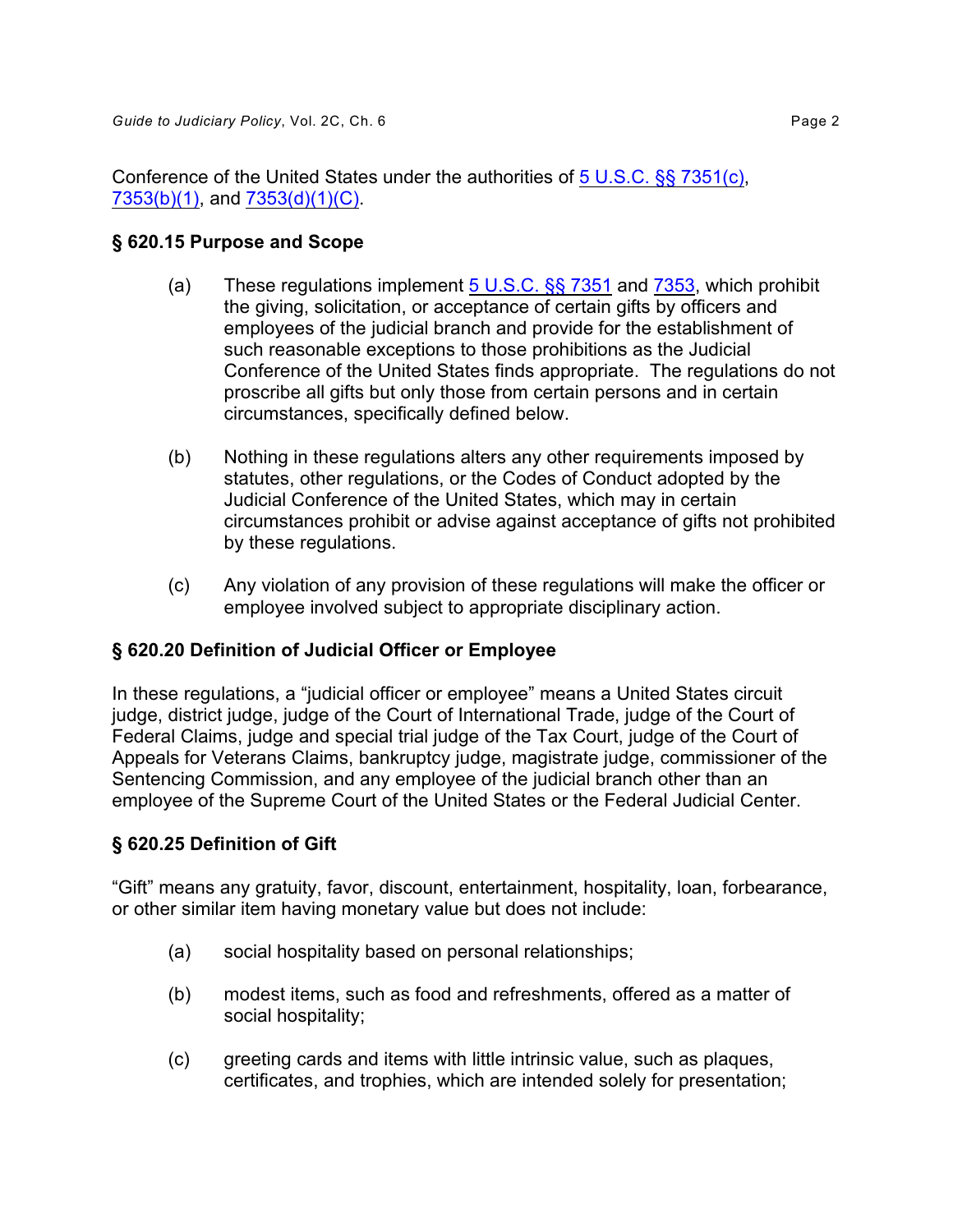- (d) loans from banks and other financial institutions on terms that are available based on factors other than judicial status;
- (e) opportunities and benefits, including favorable rates and commercial discounts, that are available based on factors other than judicial status;
- (f) rewards and prizes given to competitors in contests or events, including random drawings, that are open to the public and that are available based on factors other than judicial status;
- (g) scholarships or fellowships awarded on the same terms and based on the same criteria applied to other applicants and that are based on factors other than judicial status;
- (h) anything for which market value is paid by the judicial officer or employee; and
- (i) any payment, compensation, or reimbursement the acceptance of which is permitted by the Regulations of the Judicial Conference Concerning Outside Earned Income, Honoraria, and Outside Employment.

### **§ 620.30 Solicitation of Gifts by a Judicial Officer or Employee**

A judicial officer or employee shall not solicit a gift from any person who is seeking official action from or doing business with the court or other entity served by the judicial officer or employee, or from any other person whose interests may be substantially affected by the performance or nonperformance of the judicial officer's or employee's official duties.

### **§ 620.35 Acceptance of Gifts by a Judicial Officer or Employee; Exceptions**

- (a) A judicial officer or employee shall not accept a gift from anyone who is seeking official action from or doing business with the court or other entity served by the judicial officer or employee, or from any other person whose interests may be substantially affected by the performance or nonperformance of the judicial officer's or employee's official duties.
- (b) Notwithstanding this general rule, a judicial officer or employee may accept a gift from a donor identified above in the following circumstances:
	- $(1)$  the gift is made incident to a public testimonial and is fairly commensurate with the occasion;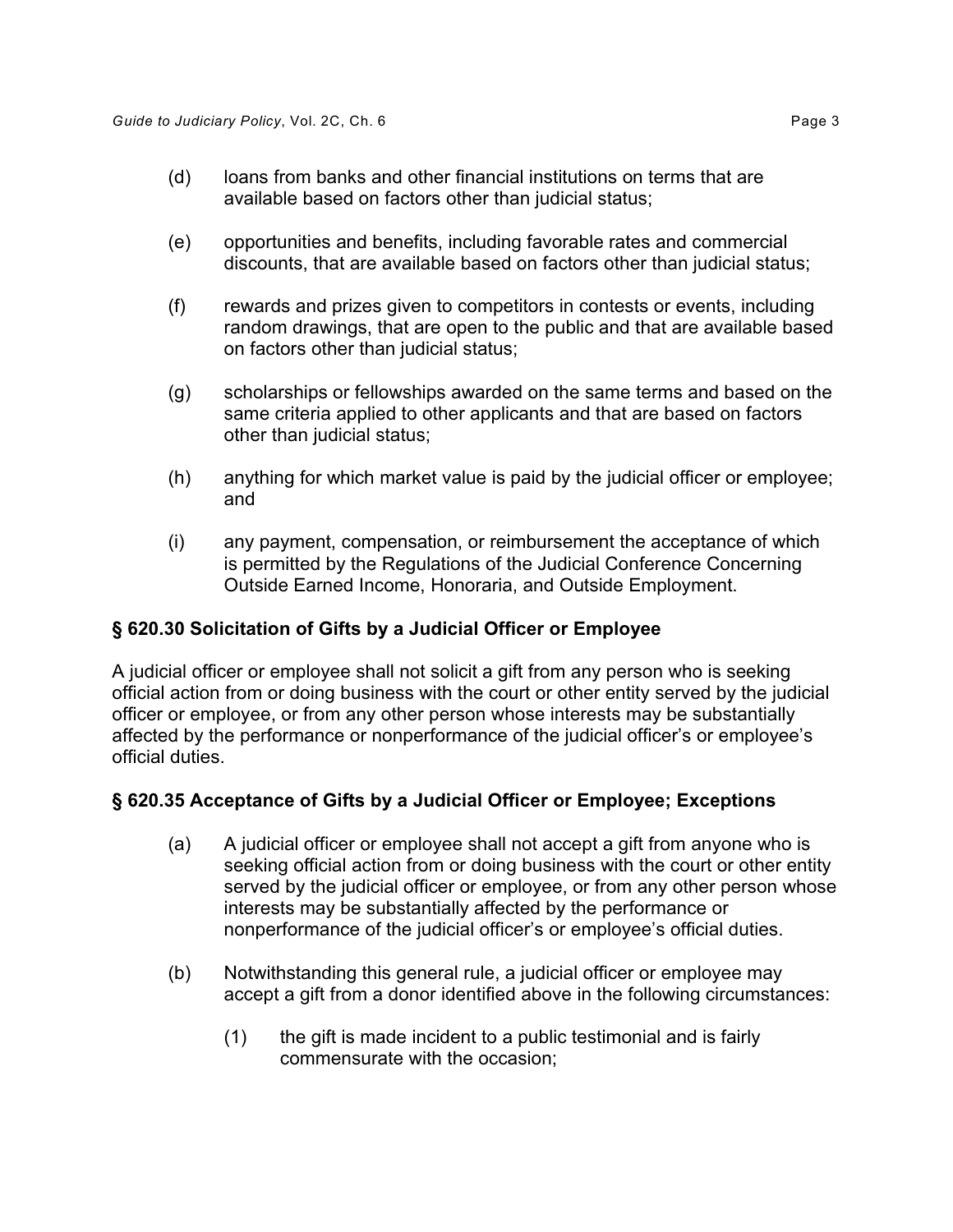- (2) the gift consists of books, calendars, tapes, or other resource materials supplied on a complimentary basis for official use;
- (3) the gift consists of an invitation and travel expenses, including the cost of transportation, lodging, and meals for the officer or employee and a family member to attend a bar-related function, an educational activity, or an activity devoted to the improvement of the law, the legal system, or the administration of justice;
- (4) the gift is from a relative or friend, if the relative's or friend's appearance or interest in a matter would in any event require that the officer or employee take no official action with respect to the matter, or if the gift is made in connection with a special occasion, such as a wedding, anniversary, or birthday, and the gift is fairly commensurate with the occasion and the relationship;
- (5) the gift consists of meals, lodgings, transportation, and other benefits customarily provided by a prospective employer in connection with bona fide employment discussions, so long as conflicts of interest are avoided;
- (6) in the case of a judicial officer or employee who has obtained employment to commence after judicial employment ends, the gift consists of reimbursement of relocation and bar-related expenses customarily paid by the employer, so long as conflicts of interest are avoided;
- (7) the gift is incident to the business, profession or other separate activity of the officer or employee or the spouse or other family member of an officer or employee residing in the officer's or employee's household, including gifts for the use of both the spouse or other family member and the officer or employee (as spouse or family member), so long as the gift is of the type customarily provided to others in similar circumstances and is not offered or enhanced because of the judicial officer's or employee's official position; or
- $(8)$  the gift (other than cash or investment interests) is to a judicial officer or employee other than a judge or a member of a judge's personal staff and has an aggregate market value of \$50 or less per occasion, provided that the aggregate market value of individual gifts accepted from any one person under the authority of this subsection shall not exceed \$100 in a calendar year.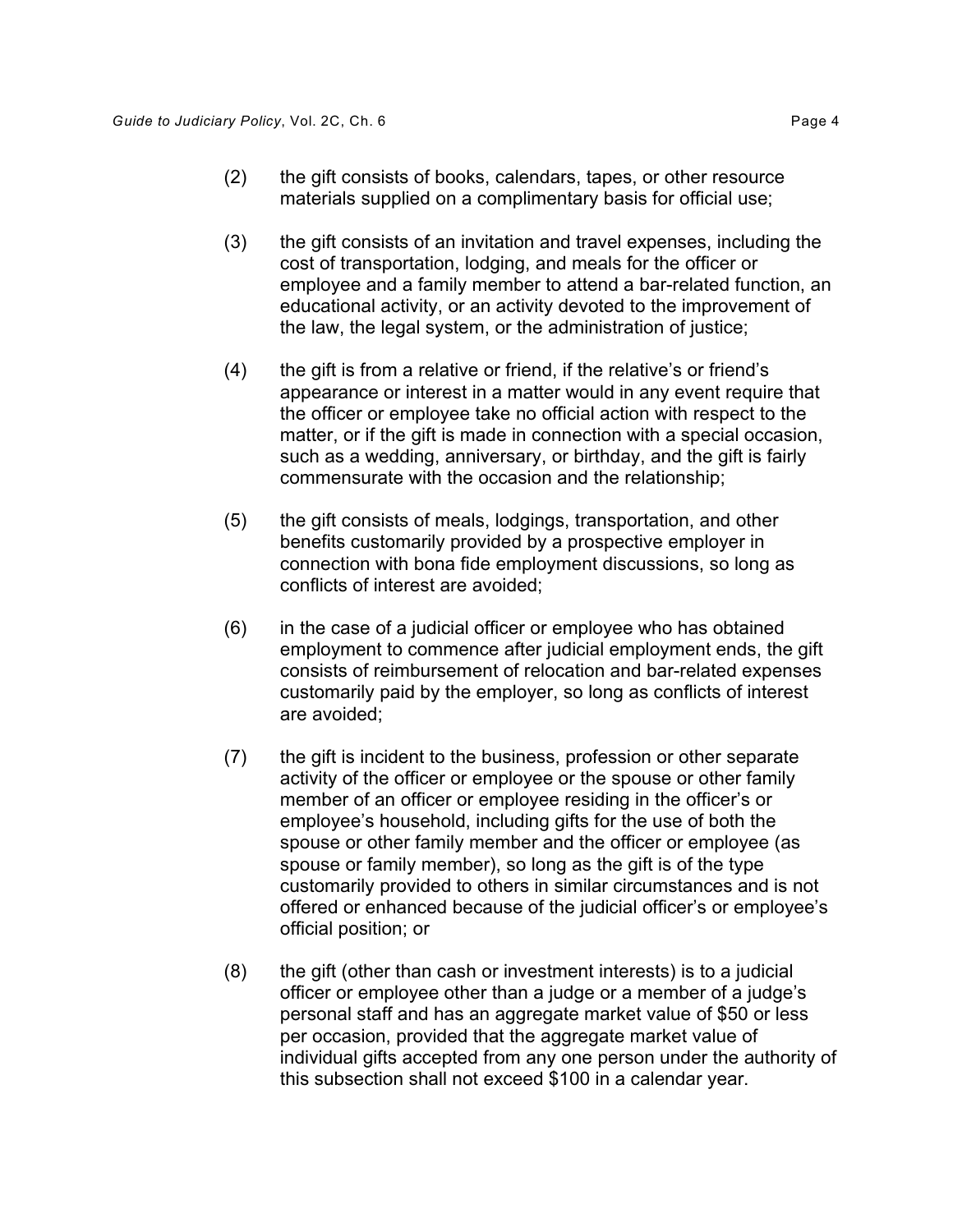# **§ 620.40 Solicitation and Acceptance of Gifts Among Judicial Officers and Employees**

A judicial officer or employee shall not solicit a contribution from another officer or employee for a gift to an official superior, make a donation as a gift or give a gift to an official superior, or accept a gift from an officer or employee receiving less pay than himself or herself. This paragraph does not prohibit a judicial officer or employee from collecting voluntary contributions for a gift, or making a voluntary gift, to an official superior for a special occasion such as marriage, anniversary, birthday, retirement, illness, or under other circumstances in which gifts are traditionally given or exchanged.

# **§ 620.45 Additional Limitations**

Notwithstanding the provisions of § 620.35, no gift may be accepted by a judicial officer or employee if a reasonable person would believe it was offered in return for being influenced in the performance of an official act or in violation of any statute or regulation, nor may a judicial officer or employee accept gifts from the same or different sources on a basis so frequent that a reasonable person would believe that the public office is being used for private gain.

### **§ 620.50 Disclosure Requirements**

Judicial officers and employees subject to the Ethics in Government Act of 1978 and the instructions of the Financial Disclosure Committee of the Judicial Conference of the United States must comply with the Act and the instructions in disclosing gifts.

### **§ 620.55 Advisory Opinions**

The Committee on Codes of Conduct of the Judicial Conference of the United States is authorized to render advisory opinions interpreting Title III of the Ethics Reform Act of 1989 [\(5 U.S.C. §§ 7351](http://www.law.cornell.edu/uscode/5/7351.html) and [7353](http://www.law.cornell.edu/uscode/5/7353.html)) and these regulations [\(JCUS-MAR 90](http://www.uscourts.gov/FederalCourts/JudicialConference/Proceedings/Proceedings.aspx?doc=/uscourts/FederalCourts/judconf/proceedings/1990-03.pdf), pp. 14-15). Any person covered by the Act and these regulations may request an advisory opinion by writing to:

Chairman of the Committee on Codes of Conduct c/o Administrative Office of the United States Courts One Columbus Circle, N.E. Washington, D.C. 20544

### **§ 620.60 Disposition of Prohibited Gifts**

(a) A judicial officer or employee who has received a gift that cannot be accepted under these regulations should return any tangible item to the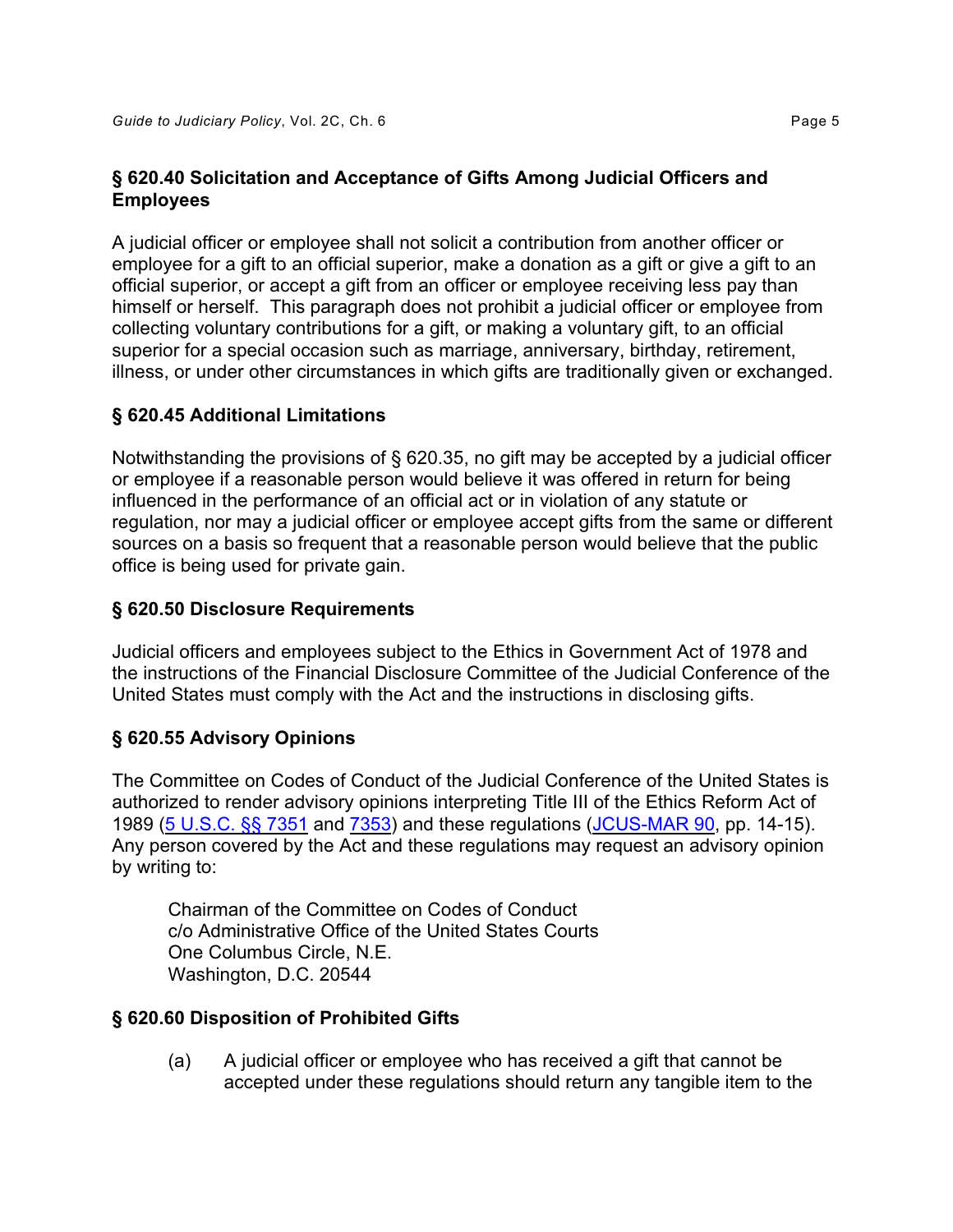donor, except that a perishable item may be given to an appropriate charity, shared within the recipient's office, or destroyed.

(b) A judicial agency may authorize disposition or return of gifts at Government expense.

#### **§ 620.65 Commentary on Regulations**

- (a) All officers and employees of the judicial branch hold appointive positions. Title III of the Ethics Reform Act of 1989 [\(5 U.S.C. §§ 7351](http://www.law.cornell.edu/uscode/5/7351.html) and [7353](http://www.law.cornell.edu/uscode/5/7353.html)) thus applies to all officers and employees of the judicial branch. However, the Judicial Conference has delegated its administrative and enforcement authority under the Act for officers and employees of the Supreme Court of the United States to the Chief Justice of the United States and for employees of the Federal Judicial Center to its Board. For this reason, the definition of "judicial officer or employee" does not include every judicial officer or employee whose conduct is governed by Title III. For purposes of Title III and these regulations, employees of the Tax Court and the Court of Appeals for Veterans Claims are employees of the judicial branch.
- (b) Several provisions in the regulations refer to persons seeking official action from or doing business with a judge's court. A judge's court encompasses, in the case of an appellate judge, any case coming before the court in which the judge personally participates in the decision of the court; in the case of a trial court, the judge's court encompasses only cases on the particular judge's docket and not cases before another judge of the same court.
- (c) These regulations do not repeal the gift provisions of the Codes of Conduct heretofore promulgated by the Judicial Conference. The scope of the gift provisions of the Codes exceeds that of these regulations and the statute, however, in that they impose certain responsibilities on an officer or employee with respect to the acceptance of gifts by members of the officer's or employee's family residing in his or her household. Guide, Vol 2C, § 620.35 is based upon former Canon 5C(4) of the Code of Conduct for United States Judges.
- (d) Guide, Vol 2C,  $\S$  620.35(b)(3) permits acceptance of travel expenses for a judicial officer or employee and one family member to attend bar-related, educational, and law-related functions. Where due to infirmity or disability the judicial officer or employee requires an accompanying personal or medical assistant in order to attend, payment or reimbursement of the assistant's travel expenses is considered a component of the gift to the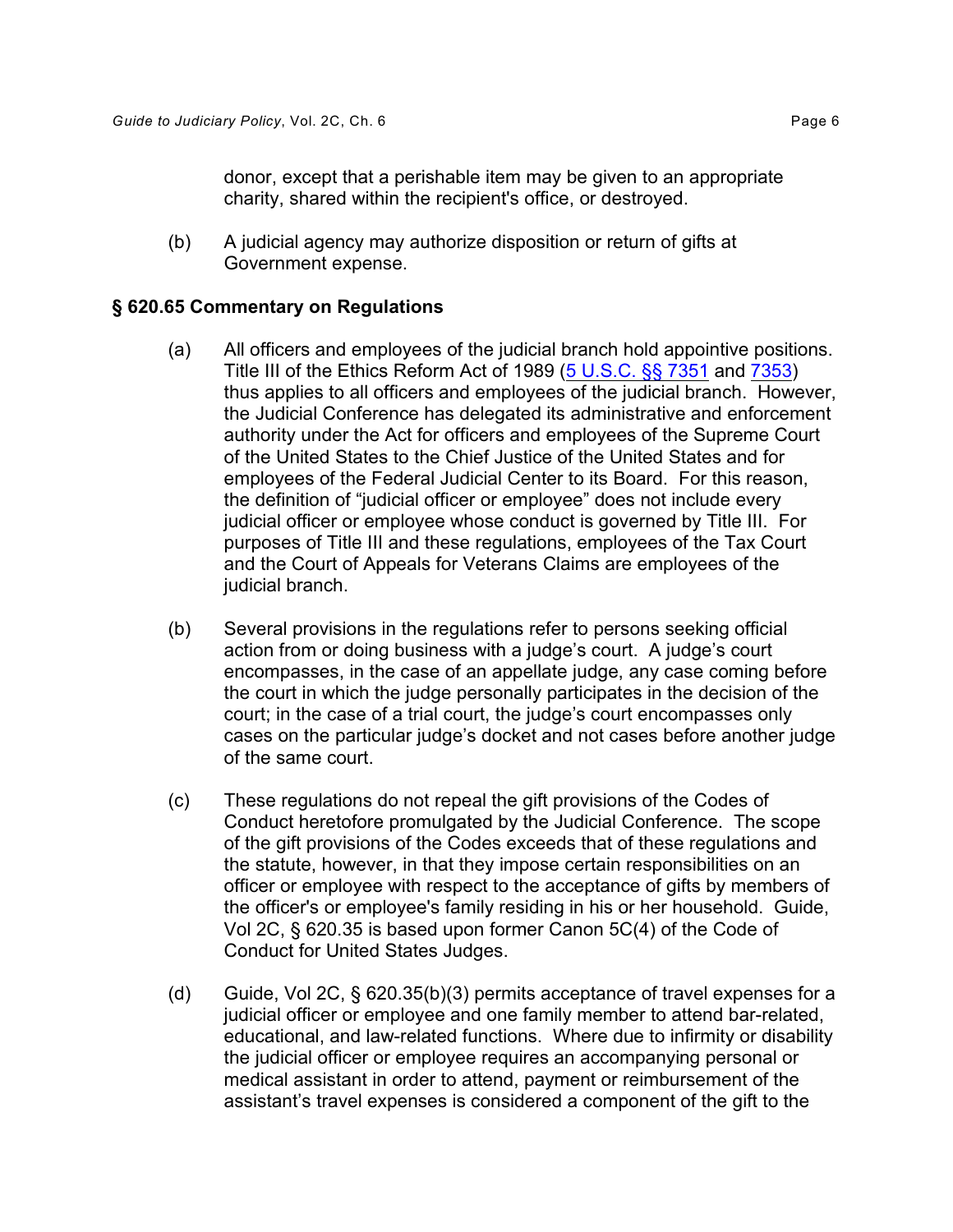judicial officer or employee, which may properly be accepted under this section.

(e) A judge covered by the Judicial Councils Reform and Judicial Conduct and Disability Act of 1980 [\(28 U.S.C. §§ 332\(d\)\(1\)](http://www.law.cornell.edu/uscode/28/332.html), [351 to 364](http://www.law.cornell.edu/uscode/28/usc_sup_01_28_10_I_20_16.html)) who violates these regulations shall be subject to discipline as provided in that Act. Any other judicial officer or employee who violates these regulations shall be subject to discipline in accordance with existing customary practices.

#### **§ 620.70 Notes on Regulations**

- (a) The "Regulations of the Judicial Conference of the United States Under Title III of the Ethics Reform Act of 1989 Concerning Gifts" were adopted on May 18, 1990, by the Judicial Conference, through its Executive Committee [\(JCUS-SEP 90](http://www.uscourts.gov/FederalCourts/JudicialConference/Proceedings/Proceedings.aspx?doc=/uscourts/FederalCourts/judconf/proceedings/1990-09.pdf), p. 60).
- (b) On August 15, 1990, the Judicial Conference, through its Executive Committee, amended these regulations to implement the prohibition against gifts to superiors as required by the Ethics Reform Act of 1989, [5 U.S.C. § 7351](http://www.law.cornell.edu/uscode/5/7351.html).
- (c) At its March 1991 session, the Judicial Conference amended these regulations to include procedures for requesting advisory opinions from the Committee on Codes of Conduct interpreting Title III and these regulations ([JCUS-MAR 91](http://www.uscourts.gov/FederalCourts/JudicialConference/Proceedings/Proceedings.aspx?doc=/uscourts/FederalCourts/judconf/proceedings/1991-03.pdf), p. 14).
- (d) These regulations were amended by the Judicial Conference at its September 1991 session to cover the Tax Court and the Sentencing Commission and make certain minor technical corrections [\(JCUS-SEP 91](http://www.uscourts.gov/FederalCourts/JudicialConference/Proceedings/Proceedings.aspx?doc=/uscourts/FederalCourts/judconf/proceedings/1991-09.pdf), p. 54).
- (e) The Judicial Conference amended these regulations at its March 1992 session to cover judges and employees of the Court of Appeals for Veterans Claims [\(JCUS-MAR 92](http://www.uscourts.gov/FederalCourts/JudicialConference/Proceedings/Proceedings.aspx?doc=/uscourts/FederalCourts/judconf/proceedings/1992-03.pdf), pp. 16-17).
- (f) At its September 1994 session, the Judicial Conference renumbered these regulations and revised them to include a new definition of the term "gift;" a new section 4(a) prohibiting the solicitation of gifts; revised sections 4(b), 5(b), and 6 incorporating general limitations on the acceptance of gifts; a new section 5(h) permitting most employees to accept gifts of minimal value; and a new section 9 regarding the return or disposal of gifts that may not properly be accepted [\(JCUS-SEP 94](http://www.uscourts.gov/FederalCourts/JudicialConference/Proceedings/Proceedings.aspx?doc=/uscourts/FederalCourts/judconf/proceedings/1994-09.pdf), p. 46).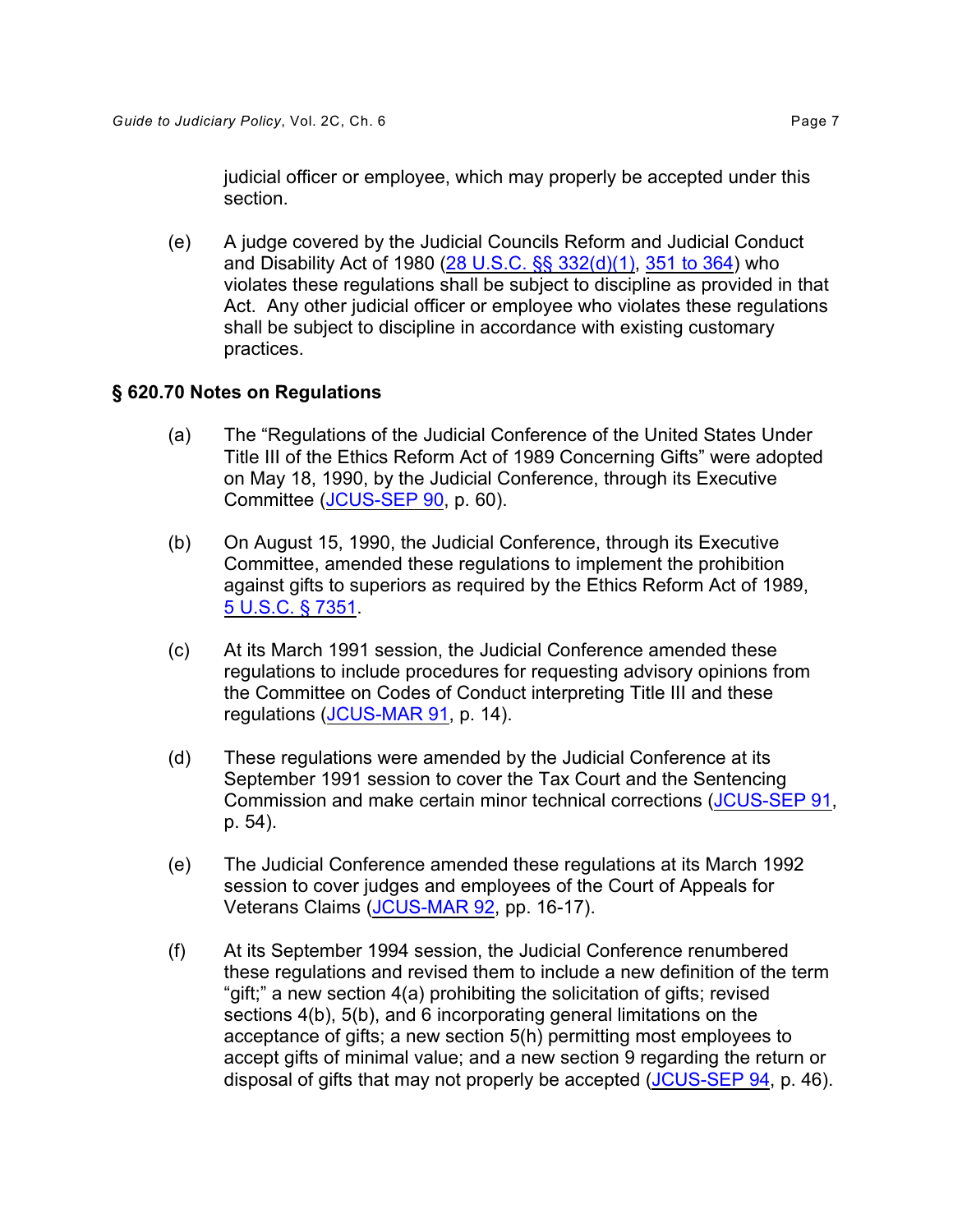- (g) The Judicial Conference amended these regulations at its March 1997 session to add a new subsection (i) (the existing subsection (i) was renumbered (j)) [\(JCUS-MAR 97](http://www.uscourts.gov/FederalCourts/JudicialConference/Proceedings/Proceedings.aspx?doc=/uscourts/FederalCourts/judconf/proceedings/1997-03.pdf), pp. 14-15).
- (h) The Judicial Conference adopted revised and renumbered regulations in September 2003. The revisions did not, except in a few modest respects, alter the substantive standards embodied in the former regulations as they had previously been interpreted and applied [\(JCUS-SEP 03](http://www.uscourts.gov/FederalCourts/JudicialConference/Proceedings/Proceedings.aspx?doc=/uscourts/FederalCourts/judconf/proceedings/2003-09.pdf), pp. 11-12).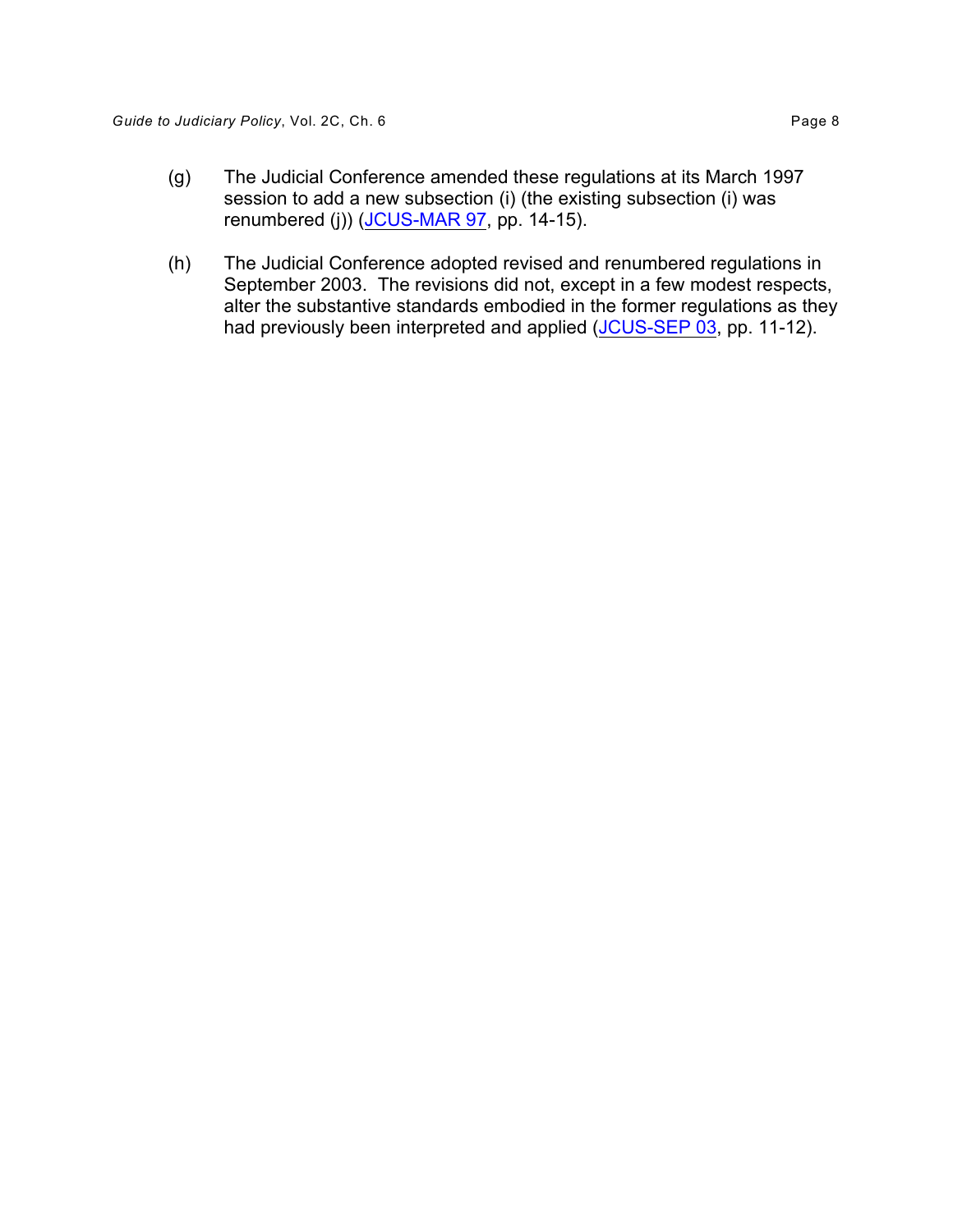# **Guide to Judiciary Policy**

Vol 2: Ethics and Judicial Conduct

Pt C: Ethics Statutes, Regulations, and Judicial Conference Resolutions

# **Ch 10: Outside Earned Income, Honoraria, and Employment**

§ 1010 Statutory Texts on Outside Earned Income, Honoraria, and Employment

- § 1020 Judicial Conference Regulations on Outside Earned Income, Honoraria, and Outside Employment
	- § 1020.10 Authority
	- § 1020.15 Purpose and Scope
	- § 1020.20 Definitions
	- § 1020.25 Outside Earned Income Limitations
	- § 1020.30 Prohibition on Receipt of Honoraria
	- § 1020.35 Limitations on Outside Employment
	- § 1020.40 Advisory Opinions
	- § 1020.45 Effective Date
	- § 1020.50 Commentary on Regulations
	- § 1020.55 Notes on Regulations

# **§ 1010 Statutory Texts on Outside Earned Income, Honoraria, and Employment**

The following statutes relate to Outside Earned Income, Honoraria, and Employment

- Government-Wide Limitations on Outside Earned Income and Employment ([5 U.S.C. App. §§ 501-505](http://www.law.cornell.edu/uscode/html/uscode05a/usc_sup_05_5_10_sq3_20_V.html) );
- Outside Earned Income Limitation [\(5 U.S.C. App. § 501](http://www.law.cornell.edu/uscode/html/uscode05a/usc_sec_05a_00000501----000-.html));
- Limitations on Outside Employment [\(5 U.S.C. App. § 502](http://www.law.cornell.edu/uscode/html/uscode05a/usc_sec_05a_00000502----000-.html));
- Administration [\(5 U.S.C. App. § 503](http://www.law.cornell.edu/uscode/html/uscode05a/usc_sec_05a_00000503----000-.html));
- Civil Penalties [\(5 U.S.C. App. § 504](http://www.law.cornell.edu/uscode/html/uscode05a/usc_sec_05a_00000504----000-.html));
- Definitions [\(5 U.S.C. App. § 505](http://www.law.cornell.edu/uscode/html/uscode05a/usc_sec_05a_00000505----000-.html)); and
- Tax Treatment of Honoraria Donated to Charity [\(26 U.S.C. § 7701\(k\)](http://www.law.cornell.edu/uscode/26/7701.html#k)).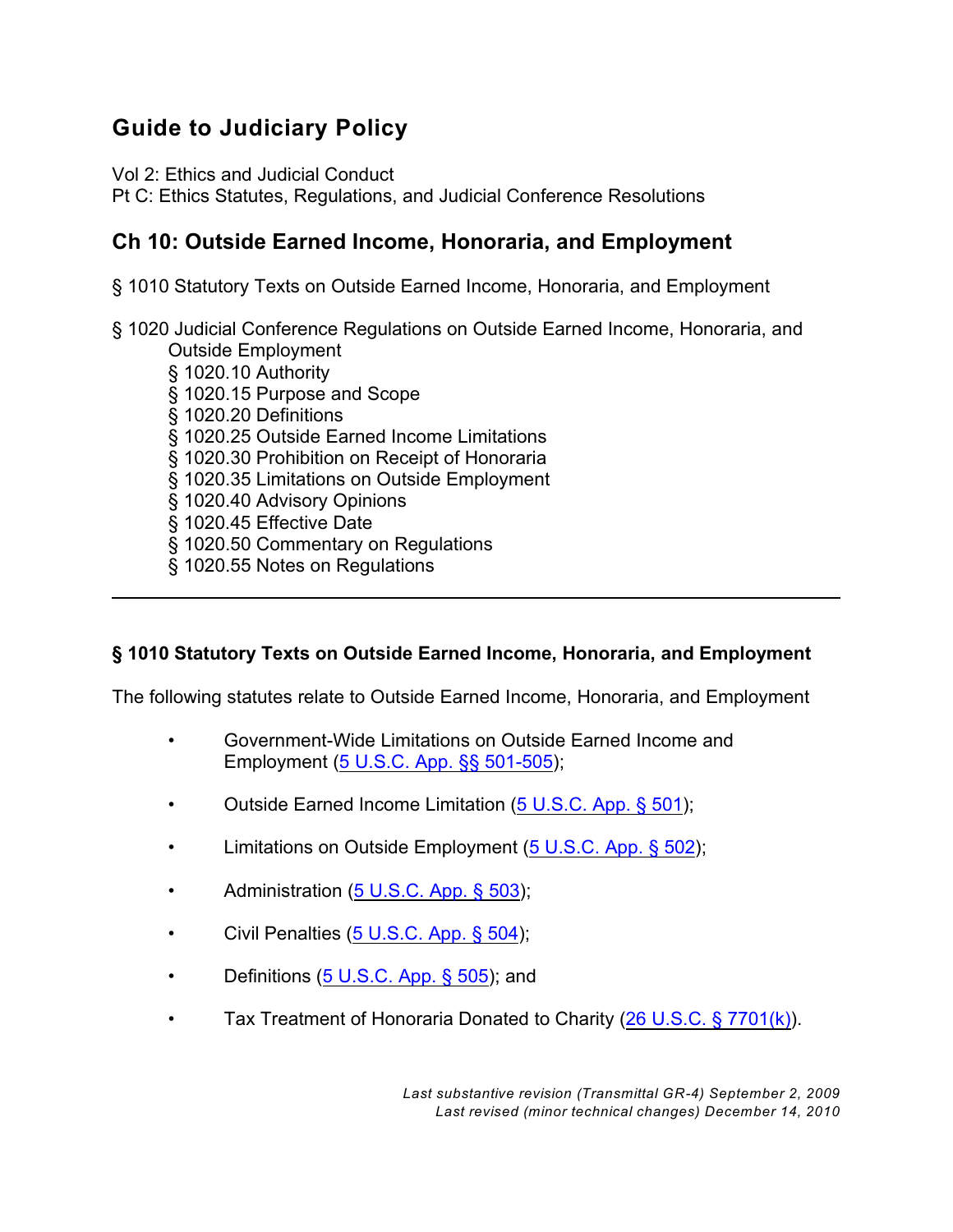### **§ 1020 Judicial Conference Regulations on Outside Earned Income, Honoraria, and Outside Employment**

### **§ 1020.10 Authority**

Ethics Reform Act of 1989, Pub. L. No. 101-194, §§ 601-603, 103 Stat. 1716, 1760 1763 (1989), as amended. These regulations are promulgated by the Judicial Conference of the United States under the authority of [5 U.S.C. App. § 503\(3\)](http://www.law.cornell.edu/uscode/html/uscode05a/usc_sec_05a_00000503----000-.html#3). See [JCUS-SEP 90](http://www.uscourts.gov/FederalCourts/JudicialConference/Proceedings/Proceedings.aspx?doc=/uscourts/FederalCourts/judconf/proceedings/1990-09.pdf), p. 64.

### **§ 1020.15 Purpose and Scope**

- (a) These Regulations of the Judicial Conference of the United States Under Title VI of the Ethics Reform Act of 1989 Concerning Outside Earned Income, Honoraria, and Outside Employment implement Title VI of the Ethics Reform Act of 1989, [5 U.S.C. App. §§ 501-505](http://www.law.cornell.edu/uscode/html/uscode05a/usc_sup_05_5_10_sq3_20_V.html), by prescribing:
	- (1) limitations on:
		- (A) the amount of outside earned income that certain officers and employees of the judiciary may receive, and
		- (B) the types of outside employment activities in which such officers and employees may engage; and
	- (2) a prohibition against the acceptance of honoraria for any appearance, speech, or article by certain officers or employees of the judiciary.
- (b) Nothing in these regulations alters any other standards or Codes of Conduct adopted by the Judicial Conference of the United States.
- (c) Any violation of any provision of these regulations will make the officer or employee involved subject to appropriate disciplinary action, which may be in addition to any penalty prescribed by statute or regulation.

### **§ 1020.20 Definitions**

- (a) A "judicial officer or employee" means any
	- (1) United States circuit judge,
	- (2) district judge,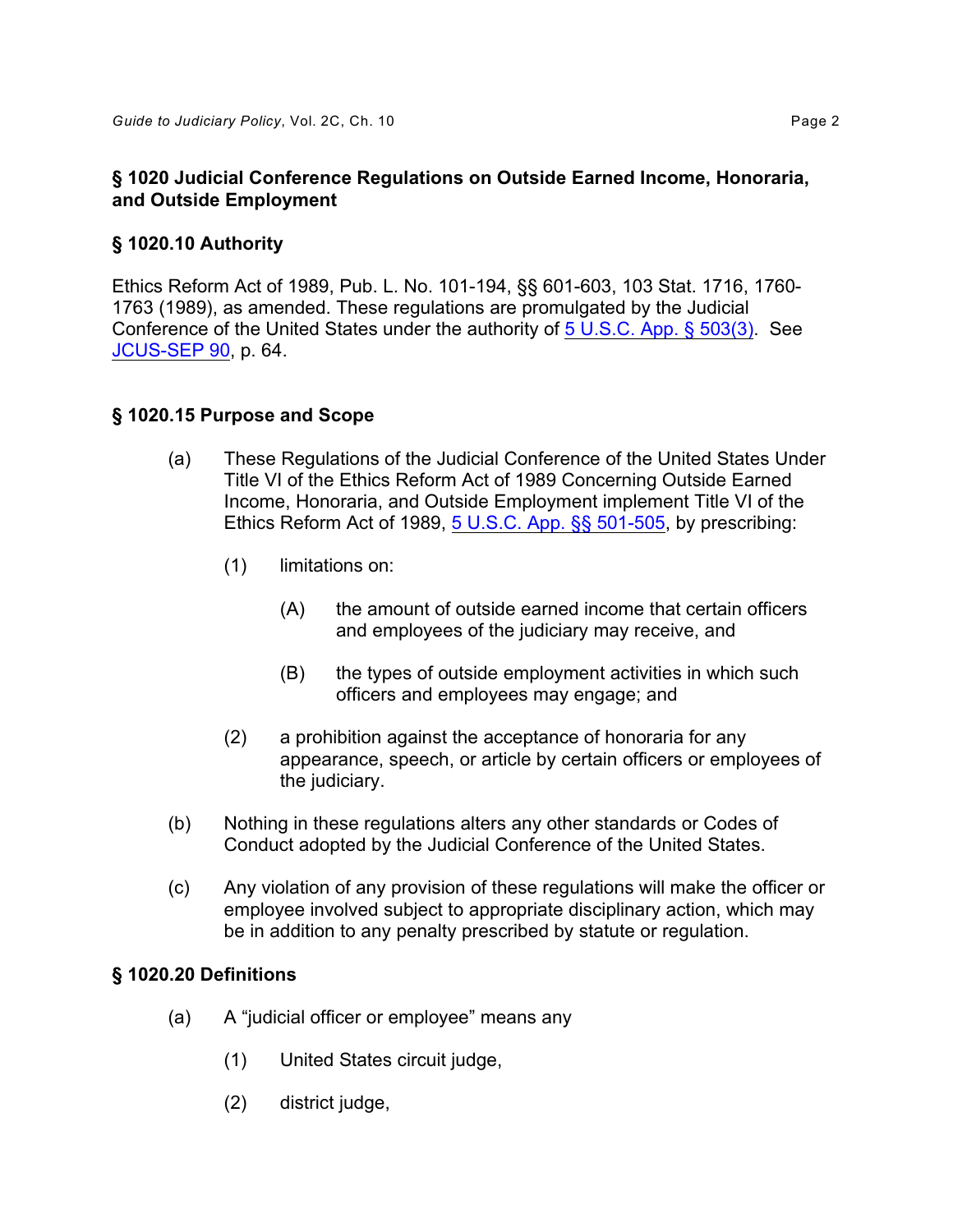- (3) judge of the Court of International Trade,
- (4) judge of the Court of Federal Claims,
- (5) judge and special trial judge of the Tax Court,
- (6) judge of the Court of Appeals for Veterans Claims,
- (7) bankruptcy judge,
- (8) magistrate judge,
- (9) commissioner of the Sentencing Commission, and
- (10) any employee or officer of the judicial branch other than a part-time magistrate judge, or an officer or employee of the Supreme Court of the United States or the Federal Judicial Center.
- (b) A "covered senior employee" means an individual who is a noncareer officer or employee (defined for these purposes as the following officers and employees):
	- (1) circuit judges,
	- (2) district judges,
	- (3) judges of the Court of International Trade,
	- (4) judges of the Court of Federal Claims,
	- (5) judges and special trial judges of the Tax Court,
	- (6) judges of the Court of Appeals for Veterans Claims,
	- (7) bankruptcy judges,
	- (8) full-time magistrate judges,
	- (9) the commissioners and staff of the Sentencing Commission,
	- (10) the Director of the Administrative Office of the United States Courts,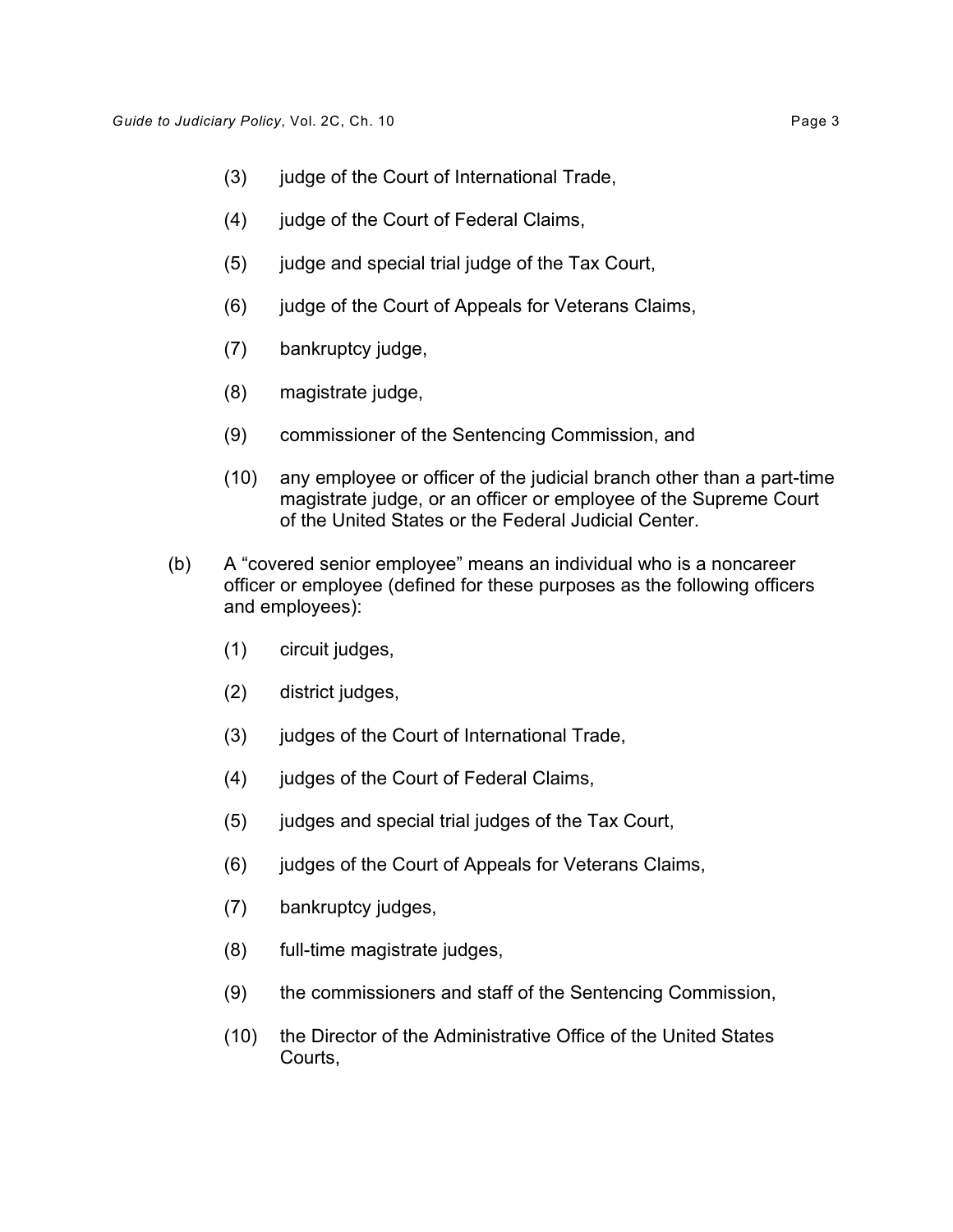- (11) the Deputy Director of the Administrative Office of the United States Courts, or
- (12) employees of the Administrative Office of the United States Courts appointed by the Director to a position exempted under the Administrative Office of the [United States Courts Personnel Act of](http://thomas.loc.gov/cgi-bin/query/D?c101:5:./temp/~c10106f76k::) [1990, § 3\(a\)\(5\)\(B\)](http://thomas.loc.gov/cgi-bin/query/D?c101:5:./temp/~c10106f76k::), or to a position paid under [28 U.S.C. § 603](http://www.law.cornell.edu/uscode/28/603.html);

— and whose rate of basic pay is equal to or greater than 120 percent of the minimum rate of basic pay payable for GS-15 of the General Schedule.

(c) The terms "judicial officer or employee" and "covered senior employee" set forth in § 1020.20(a) and § 1020.20(b) do not include any special government employee as defined in [18 U.S.C. § 202](http://www.law.cornell.edu/uscode/18/202.html).

### **§ 1020.25 Outside Earned Income Limitation**

- (a) No covered senior employee may have outside earned income attributable to a calendar year which exceeds 15 percent of the annual rate of basic pay for Level II of the Executive Schedule under [5 U.S.C.](http://www.law.cornell.edu/uscode/5/5313.html) [§ 5313](http://www.law.cornell.edu/uscode/5/5313.html) as of January 1 of that calendar year.
- (b) "Outside earned income" means all wages, salaries, commissions, professional fees, and payments and compensation of any kind for services rendered or to be rendered by the covered senior employee, less the ordinary and necessary expenses paid or incurred in producing the income, provided, however, that the following shall not constitute outside earned income:
	- (1) Funds received for services rendered to or for the United States government and income attributable to service with the national guard;
	- (2) Pensions, annuities, deferred compensation (whether qualified or nonqualified) and other funds received for services rendered by the reporting individual before becoming a covered senior employee, or before January 1, 1991;
	- (3) Funds received from investments to the extent not attributable to significant personal services of the covered senior employee;
	- (4) Funds received from a business totally owned by the covered senior employee, or his or her family, as defined in Canon 4D(2) of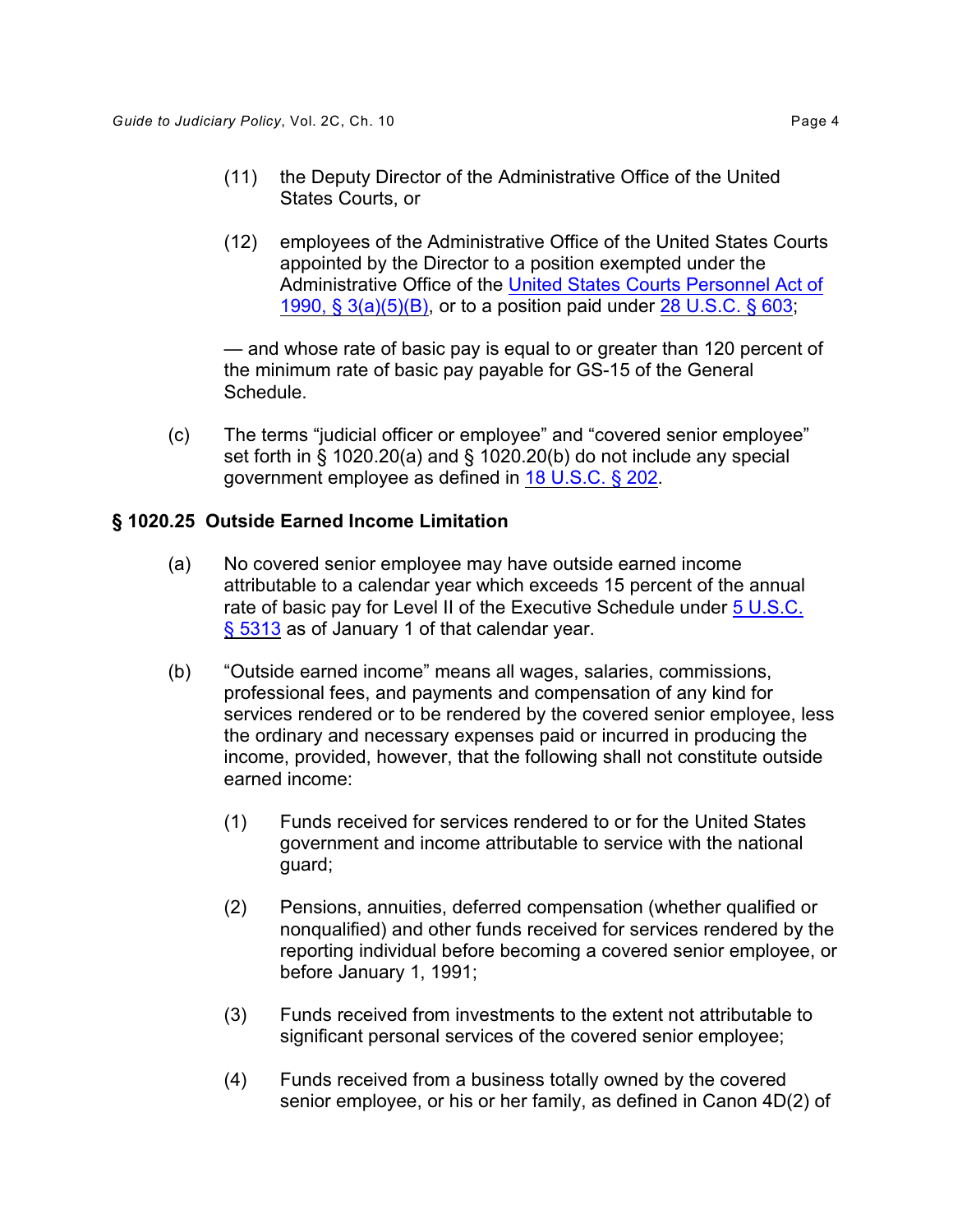the Code of Conduct for United States Judges, to the extent that such funds do not result from significant personal services of the covered senior employee;

- (5) Royalties, fees, and their functional equivalent, from the use or sale of copyright, patent, and similar forms of legally recognized intellectual property rights, when received from established users or purchasers of those rights;
- (6) Anything of value earned or received for services rendered which is not included as gross income in the relevant calendar year under controlling provisions of the Internal Revenue Code; and
- (7) Compensation received by a senior judge for approved teaching under  $\S$  1020.35(a)(5) if the senior judge –
	- (A) retired from regular active service under  $\S 371(b)$  and is certified as having met the requirements of [28 U.S.C.](http://www.law.cornell.edu/uscode/28/371.html#e) [§ 371\(e\)](http://www.law.cornell.edu/uscode/28/371.html#e); or
	- (B) retired from regular active service on permanent disability under [28 U.S.C. § 372\(a\)](http://www.law.cornell.edu/uscode/28/372.html).
- (c) "Outside earned income" is attributed solely to the actual earner, even though under applicable community property law one-half of any personal service income earned by a covered senior employee may be deemed to belong to a spouse.

# **§ 1020.30 Prohibition on Receipt of Honoraria**

- (a) No judicial officer or employee shall receive any honorarium while that individual is a judicial officer or employee.
- (b) "Honorarium" means a payment of money or anything of value (excluding or reduced by travel expenses as provided in [5 U.S.C. App. §§ 505\(3\) and](http://www.law.cornell.edu/uscode/html/uscode05a/usc_sec_05a_00000505----000-.html#3)  $(4)$ ) for an appearance, speech or article by a judicial officer or employee, provided that the following shall not constitute an honorarium:
	- (1) Payment for a series of related appearances, speeches or articles, provided that the subject matter is not directly related to the officer's or employee's official duties and that the payment is not made because of the officer's or employee's status with the Government.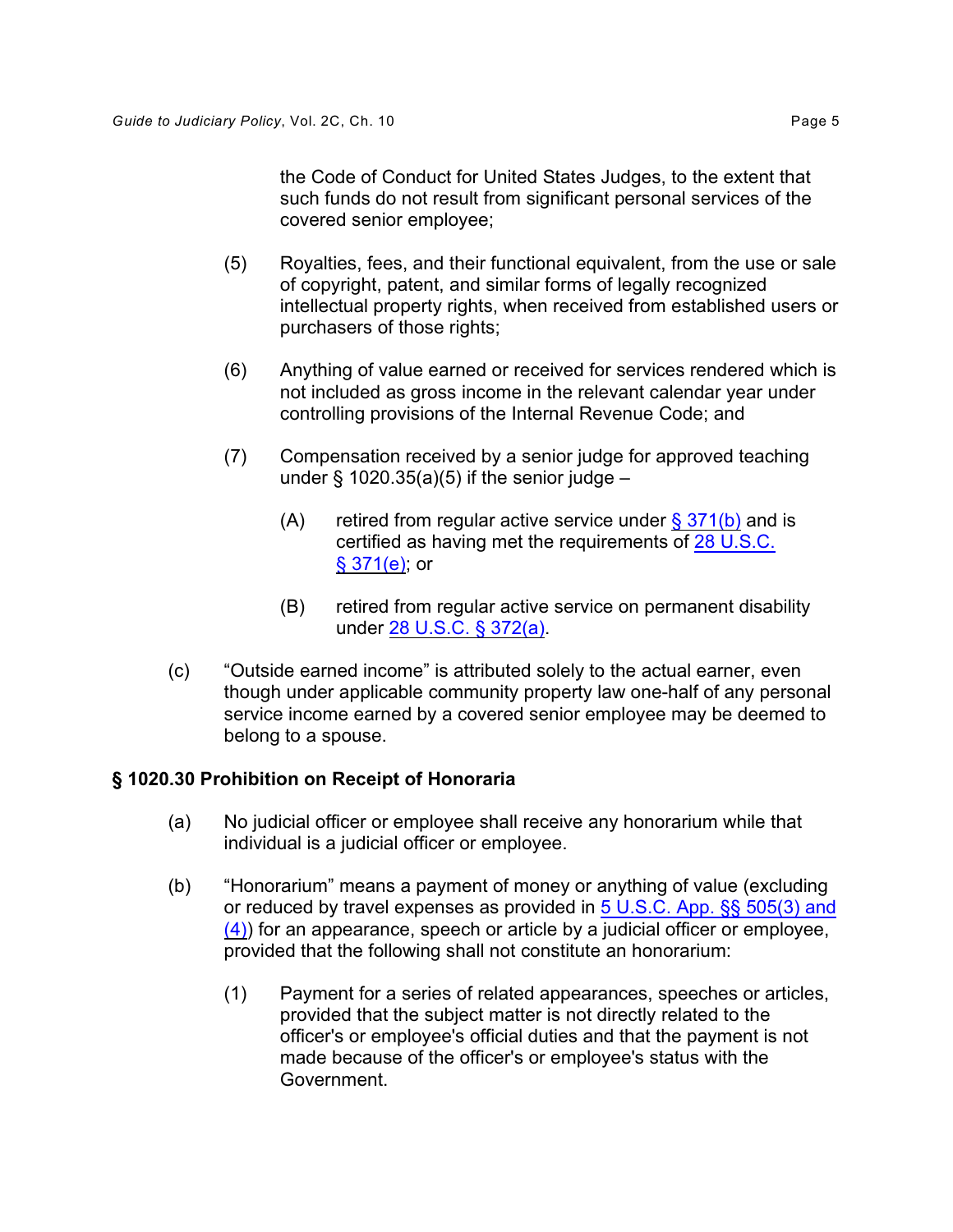- (2) Compensation received for teaching activity, provided that in the case of covered senior employees such teaching activity is approved pursuant to § 1020.35 hereof.
- (3) Awards for artistic, literary or oratorical achievement made on a competitive basis under established criteria.
- (4) Compensation for any performance using an artistic, athletic, musical, or other skill or talent or any oral presentation incidental thereto, provided that the subject matter is not directly related to the officer's or employee's official duties and further provided that the opportunity is not extended because of the officer's or employee's official position.
- (5) Compensation for any writing more extensive than an article.
- (6) Compensation for works of fiction, poetry, lyrics, script or other literary or artistic works.
- (7) A suitable memento or other token in connection with an occasion or article, provided that it is neither money nor of commercial value.
- (c) Any honorarium which, except for  $\S$  1020.30(a) hereof, might be paid to a judicial officer or employee, but which is paid instead on behalf of such officer or employee to a charitable organization described in section 170(c) of the Internal Revenue Code of 1986, shall be deemed not to be received by such individual for purposes of that subsection so long as such payment does not exceed \$2,000 and is not made to a charitable organization from which such individual or a parent, sibling, spouse, child, or dependent relative of such individual derives any direct financial benefit separate from and beyond any general benefit conferred by the organization's activities. However, no payment may be made to a charitable organization under this subsection if the judicial officer or employee would be prohibited from receiving and retaining the honorarium by any applicable standards of conduct other than § 1020.25(a) or § 1020.30(a) (for example, where an appearance, speech or article is prepared as part of official duties).

### **§ 1020.35 Limitations on Outside Employment**

(a) No covered senior employee shall: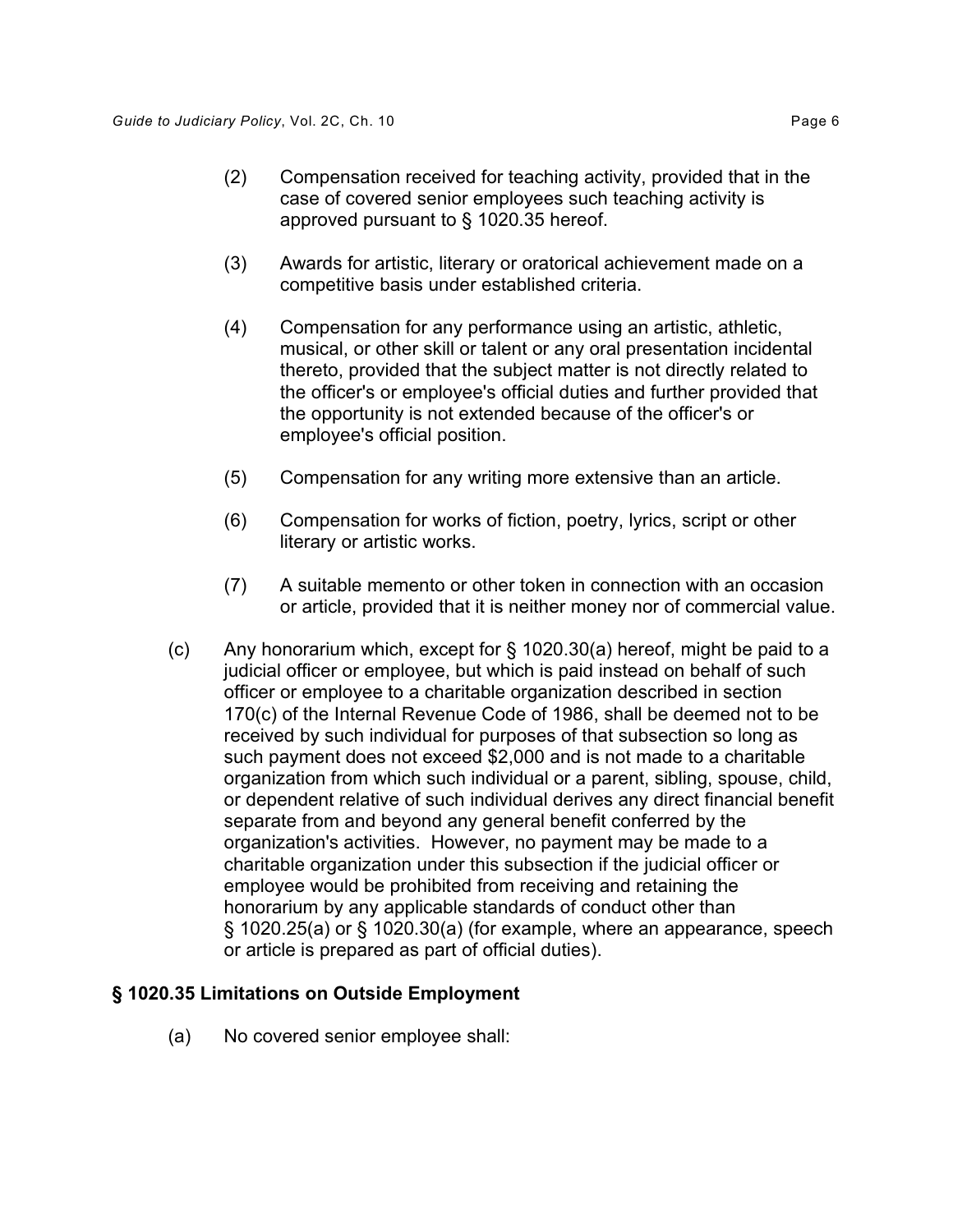- (1) affiliate with or be employed by a firm, partnership, association, corporation, or other entity to provide professional services which involve a fiduciary relationship for compensation;
- (2) permit the use of his or her name by any such firm, partnership, association, corporation, or other entity;
- (3) practice a profession which involves a fiduciary relationship for compensation;
- (4) serve for compensation as an officer or member of the board of any association, corporation, or other entity; or
- (5) receive compensation for teaching, without the prior notification and approval as herein provided.
- (b) "Teaching" in these regulations includes teaching a course of study at an accredited educational institution or participating in an educational program of any duration that is sponsored by such an institution and is part of its educational offering. Examples of the latter are a lecture, lecture series or symposia sponsored by a law school or college. Teaching also includes participation in continuing legal education programs for which credit is given by licensing authorities or programs which are sponsored by recognized providers of continuing legal education.
- (c) A covered senior employee who obtains prior approval from the chief judge of the circuit, or in the case of the chief judge from the judicial council, may engage in part-time teaching for compensation.
	- (1) Covered senior employees of the Court of International Trade or the Court of Federal Claims shall obtain approval from the chief judges of those courts.
	- (2) Covered senior employees of the Tax Court shall obtain approval from the chief judge of the Tax Court.
	- (3) Covered senior employees of the Court of Appeals for Veterans Claims shall obtain approval from the chief judge of the Court of Appeals for Veteran Claims.
	- obtain approval from the Chairman of the Sentencing Commission. (4) Covered senior employees of the Sentencing Commission shall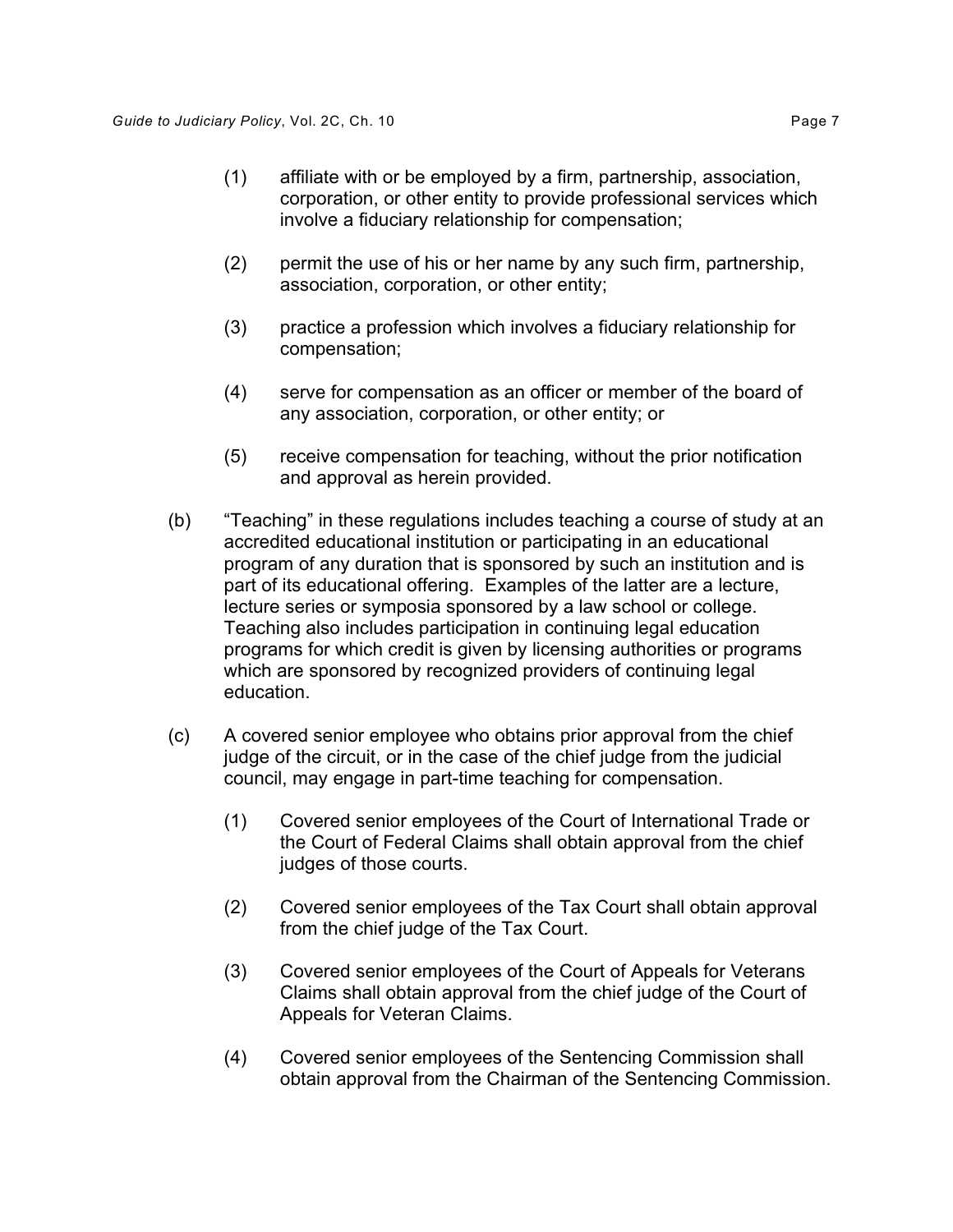- (5) Covered senior employees of the Administrative Office of the United States Courts must obtain approval from the Director of the Administrative Office.
- (d) The procedures for obtaining prior approval of teaching activities are as follows:
	- (1) A request for approval for compensated teaching shall be made
		- (A) prior to the commencement of any compensated teaching;
		- (B) during the performance of a previously approved teaching commitment, prior to any material increase in the compensation or the time required; and
		- (C) during the performance of a previously approved long-term teaching commitment, prior to the commencement of teaching in any new academic year (i.e., the Fall semester).
	- (2) A request for approval for compensated teaching shall state the institution for which the teaching will be done, the source and amount of compensation, and the time required, including travel. The requester shall represent that the proposed activity will be consistent with the relevant Code of Conduct.
	- (3) The chief judges of the circuits, the Court of International Trade, the Court of Federal Claims, the Tax Court, and the Court of Appeals for Veterans Claims shall approve or disapprove a request based on whether
		- (A) the proposed activity will be consistent with the Codes of Conduct,
		- (B) the requester is current in his or her judicial work, and
		- (C) the proposed activity is unlikely to affect adversely the ability of the court in which the requester serves to conduct its operations efficiently.

In the case of a request by the chief judge of the circuit, the judicial council of that circuit shall approve or disapprove the request. A request by the chief judge of the Court of Appeals for the Federal Circuit, the Court of International Trade, the Court of Federal Claims, the Tax Court, or the Court of Appeals for Veterans Claims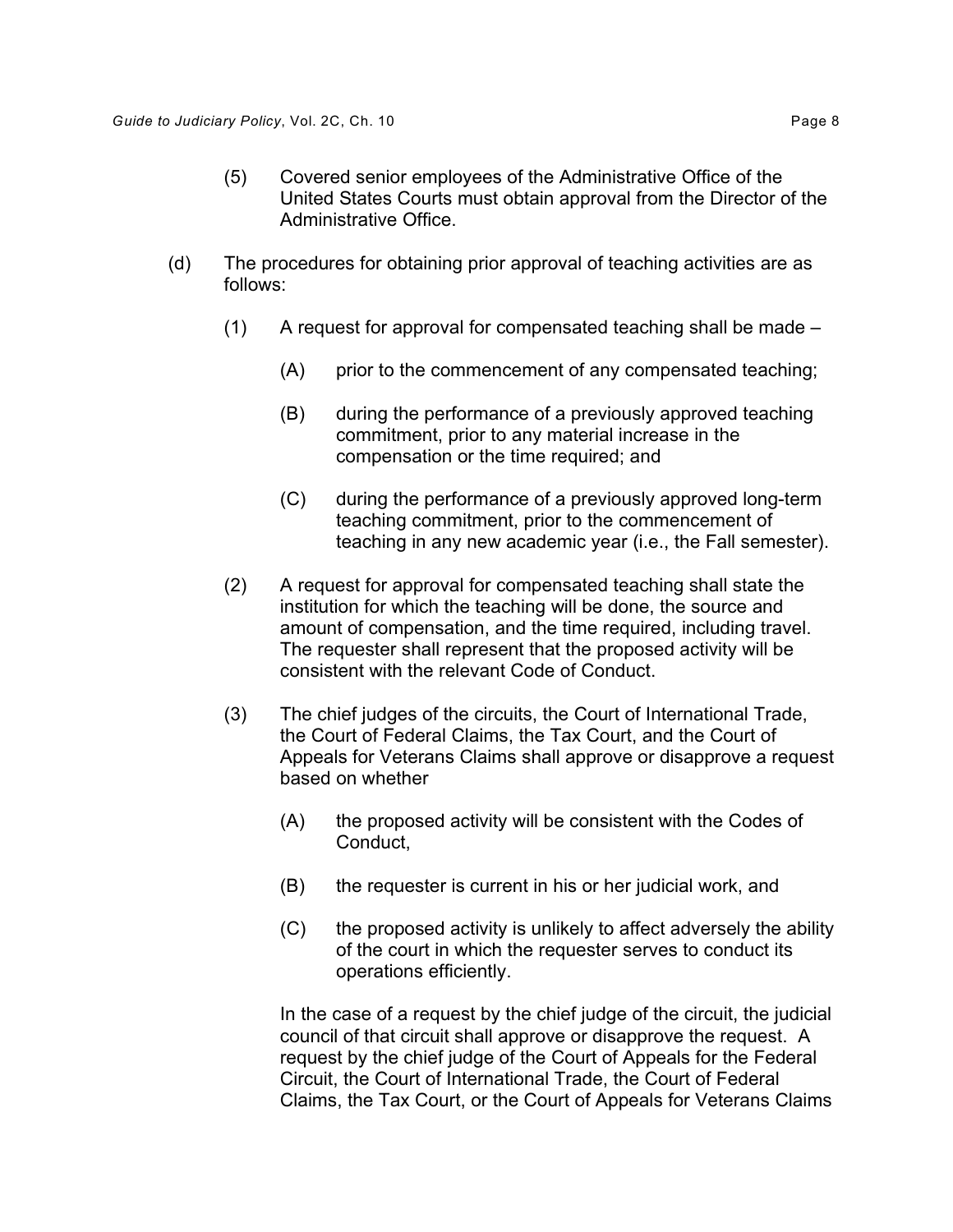shall be approved or disapproved by majority vote of their respective courts.

In the case of a covered senior employee of a district court, the chief judge of the circuit shall consult with the chief judge of the district court and, where appropriate, the chief judge of the bankruptcy court before making the decision.

In the case of a senior judge, the chief judge shall make adjustments in the criteria for approval to take account of the senior judge's status and decreased work assignments.

- (4) The decision by the chief judge may be appealed to the judicial council, or the Court of Appeals for the Federal Circuit, the Court of International Trade, the Court of Federal Claims, the Tax Court, or the Court of Appeals for Veterans Claims as appropriate. A majority vote to approve or disapprove the request shall be final.
- (e) Reports of teaching requests and rulings covering the 12-month period ending June 30 shall be sent by chief judges or others authorized to approve such requests to the Judicial Conference Committee on Codes of Conduct by July 31 of each year. That committee shall monitor these submissions and report to the Judicial Conference.

# **§ 1020.40 Advisory Opinions**

The Committee on Codes of Conduct of the Judicial Conference of the United States is authorized to render advisory opinions interpreting Title VI of the Ethics Reform Act of 1989 [\(5 U.S.C. App. §§ 503\(3\)](http://www.law.cornell.edu/uscode/html/uscode05a/usc_sec_05a_00000503----000-.html#3) , [504\(b\)](http://www.law.cornell.edu/uscode/html/uscode05a/usc_sec_05a_00000504----000-.html#b)) and these regulations [\(JCUS-MAR 90](http://www.uscourts.gov/FederalCourts/JudicialConference/Proceedings/Proceedings.aspx?doc=/uscourts/FederalCourts/judconf/proceedings/1990-03.pdf), pp.14-15). Any person covered by the Act and these regulations may request an advisory opinion by writing to the Chairman of the Committee on Codes of Conduct, in care of the Administrative Office of the United States Courts, Washington, D.C. 20544.

# **§ 1020.45 Effective Date**

These regulations will become effective on January 1, 1991, if, but only if, the provisions of [5 U.S.C. App. §§ 501, 502, 503, 504, and 505](http://www.law.cornell.edu/uscode/html/uscode05a/usc_sup_05_5_10_sq3_20_V.html) are then in effect.

### **§ 1020.50 Commentary on Regulations**

(a) Judges and judicial employees who are covered by Codes of Conduct promulgated by the Judicial Conference of the United States may receive outside earned income, make speeches and appearances, write articles,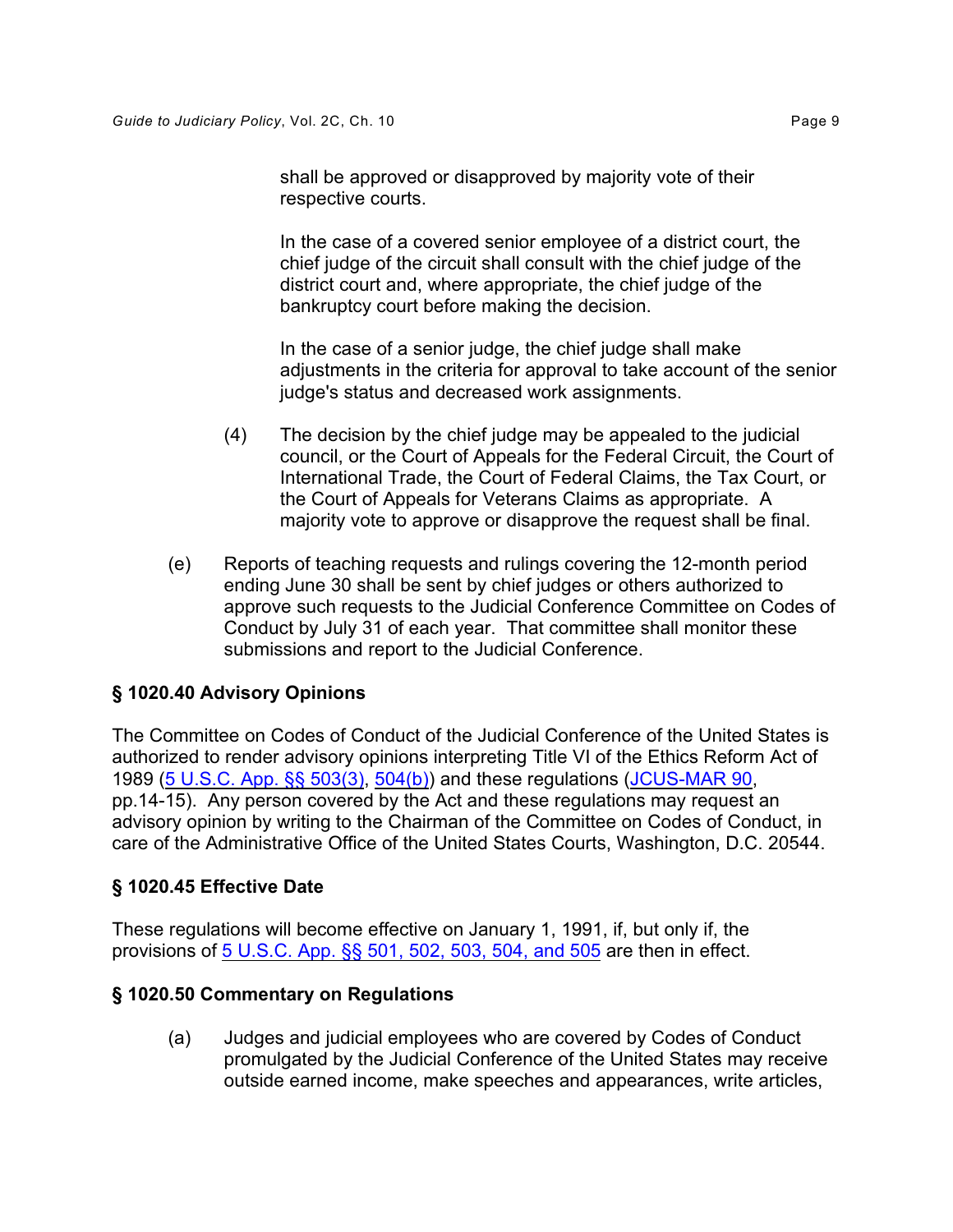and engage in extrajudicial activities only in conformity with the provisions of both the Codes of Conduct and these regulations.

- (b) Title VI of the Ethics Reform Act of 1989 (the Act) applies to officers and employees of the judicial branch. However, the Judicial Conference has delegated its administrative and enforcement authority under the Act for officers and employees of the Supreme Court of the United States to the Chief Justice of the United States and for employees of the Federal Judicial Center to its Board [\(JCUS-MAR 90](http://www.uscourts.gov/FederalCourts/JudicialConference/Proceedings/Proceedings.aspx?doc=/uscourts/FederalCourts/judconf/proceedings/1990-03.pdf), pp. 14-15). For this reason, the definitions of "judicial officer or employee" and "covered senior employee" exclude the judicial officers and employees of the Supreme Court and the Center. For purposes of Title VI and these regulations, employees of the Tax Court and the Court of Appeals for Veterans Claims are employees of the judicial branch.
- (c) "Outside earned income" includes anything of value received in consideration for the provision of services by a covered senior employee with the exceptions specified in § 1020.25(b). Under § 1020.25(b)(5), the advance payment of permissible royalties, fees, or the functional equivalent thereof, is not outside earned income if it must be deducted from amounts that subsequently become payable. A covered senior employee may, under § 1020.25(b)(6), determine outside earned income in a manner consistent with his or her income tax return, or may allocate any amount received in a calendar year over two or more years pursuant to a good faith allocation reflecting the work done. The outside earned income limitation that applies to an individual who becomes a covered senior employee during a calendar year is determined on a pro rata basis by dividing the annual income limitation by 365 and multiplying it by the number of days during that calendar year that the individual serves as a covered senior employee. Income earned before an individual becomes a covered senior employee is not subject to this limitation.
- (d) A covered senior employee, in planning for compliance with the limitation on outside earned income, may be required to estimate in advance income producing expenses for a calendar year. Should the actual expenses turn out to be less than anticipated, causing the outside earned income to exceed the statutory limitation, the requirements of § 1020.25 are satisfied if the resulting excess is refunded to the payor promptly after the close of the year.
- (e) The Act prohibits a judicial officer or employee from accepting any "honorarium" and defines "honorarium" as "a payment of money or any thing of value for an appearance, speech or article (including a series of appearances, speeches, or articles if the subject matter is directly related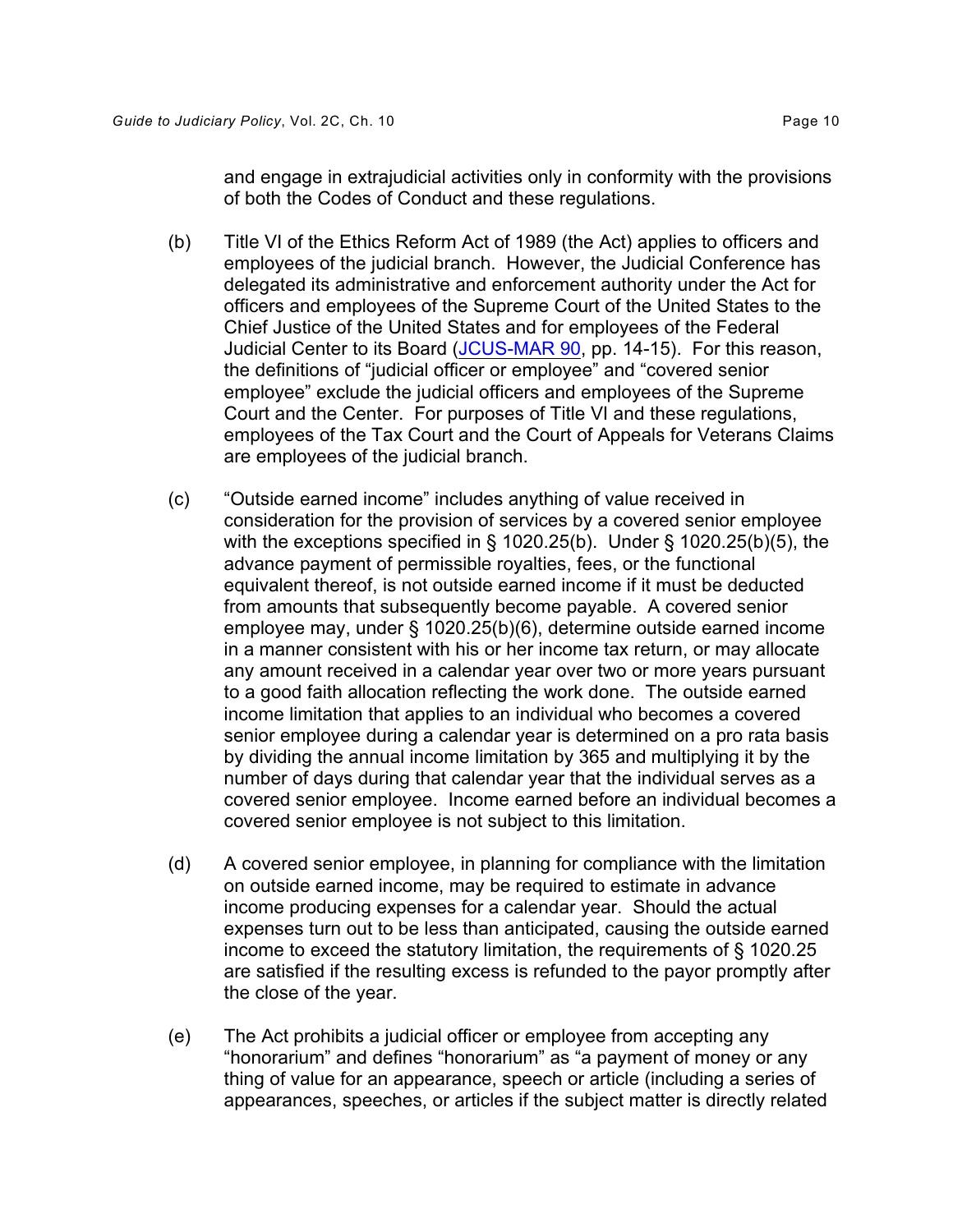to the individual's official duties or the payment is made because of the individual's status with the Government)." The ban on the receipt of honoraria does not preclude a judicial officer or employee from accepting compensation for a series of thematically connected presentations, works, or articles not directly related to his or her official duties so long as the compensation is not being paid because of the individual's status with the judicial branch. Also, payments for artistic and literary works or performances generally are not considered honoraria and are excluded from the ban. Nor does the ban prohibit reimbursement of actual expenses such as typing, editing, and reproduction costs incurred in connection with an appearance, speech or article.

- (f) The general prohibition standing alone could be read to foreclose the receipt of compensation for appearances, lectures, and speeches in the context of a *bona fide* educational program. This was clearly not the intent of Congress, however, since Title VI specifically approves teaching for compensation by judicial officers and senior employees so long as an appropriate entity designated by the Judicial Conference gives prior approval to such teaching and so long as the compensation received, together with other outside earned income, does not exceed the 15% limit on outside earned income. (Compensation received by senior judges for teaching is excluded from the 15% limit on outside earned income if the judge retired from regular active service under  $28 \text{ U.S.C.}$  § 371(b) and is certified as having met the requirements of [28 U.S.C. § 371\(e\)](http://www.law.cornell.edu/uscode/28/371.html#e) or retired on permanent disability under  $28$  U.S.C. § 372(a).) Thus, the prohibition on receipt of honoraria does not foreclose teaching for compensation.
- (g) Compensation received from a law school for writing a law review article is an example of an honorarium. On the other hand, compensation received as the author or co-author of a *bona fide* legal treatise or book is an example of compensation for scholarly writing more extensive than an article and therefore is not an honorarium. Of course, compensation for writing more extensive than an article is excluded from the definition of an honorarium only if it is *bona fide* compensation for the writing, e.g., compensation received from an established publisher pursuant to usual and customary contractual terms.
- (h) The same rules apply whether the writing is legal or nonlegal, scholarly or otherwise. For example, compensation received for writing a nonlegal article for a newspaper or magazine is an honorarium. On the other hand, compensation received as the author or co-author of a nonlegal book is not an honorarium.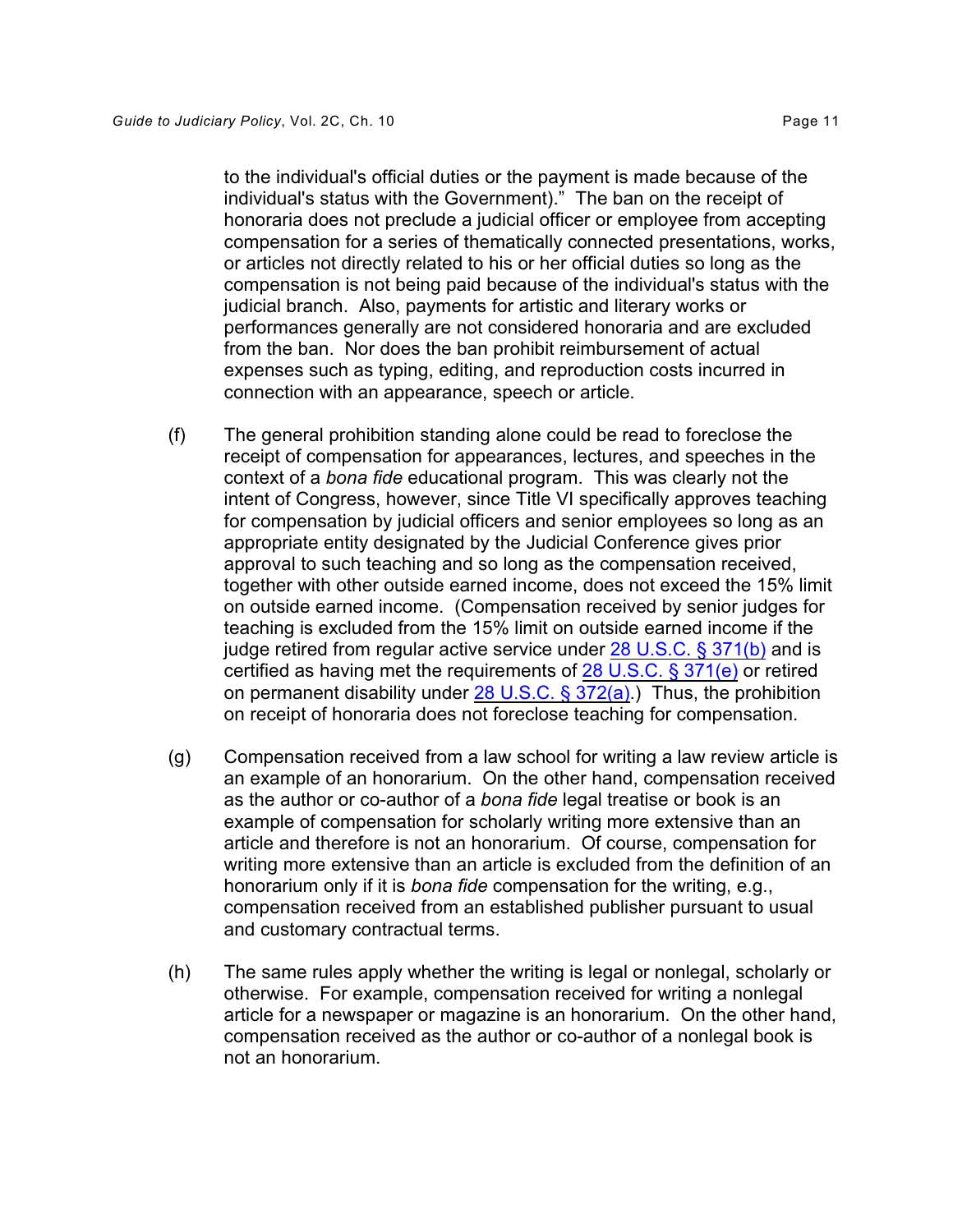- (i) The definition of a prohibited "honorarium" excludes a suitable memento or other token in connection with an occasion or article, provided it is neither money nor of commercial value. The test for commercial value is whether the memento would have commercial value in the hands of the recipient. Examples of suitable mementos include a plaque or letter opener. Examples of "other tokens" that are not honoraria include benefits incidental to attending the occasion or to the publication of an article such as food and beverages consumed, waiver of a registration fee, copies of publications containing articles, reprints of a law review article, a free subscription provided to the author of the article, or tapes of appearances or speeches and similar items that provide a record of the event.
- (j) The prohibition against practicing a profession that involves a fiduciary relationship includes the providing of legal, real estate, consulting and advising, insurance, medicine, architectural, or financial services when those services involve such a relationship. The prohibition does not apply to service by a covered senior employee as an executor or trustee of a family estate or trust as permitted by the Codes of Conduct where the covered senior employee does no more than provide the service that would be provided by a lay person in the same capacity. Compensation received for such services is subject to the 15 percent limitation on outside earned income.
- (k) Covered senior employees are required to notify the authority designated to grant approvals and obtain approval *prior* to engaging in compensated teaching activities. Further, during the performance of a previously approved teaching commitment, approval is required prior to any material increase in the compensation or the time required. Those who have previously secured approval for compensated teaching pursuant to a longterm contract must reapply for approval prior to the commencement of any new academic year.
- (l) The Act does not define "teaching." These regulations define it to include meaningful participation in *bona fide* components of an educational curriculum or plan, regardless of the duration or format of the particular program in which the covered senior employee participates. The statutory authority to "teach" for compensation thus includes permission to participate in the educational program of an accredited institution in the manner in which that institution plans and carries out its teaching function. When speeches and lectures are sponsored by and presented within the overall educational program of an accredited institution, the Conference believes that they do not provide the occasion for any of the evils Congress was seeking to avert and accordingly, they should qualify as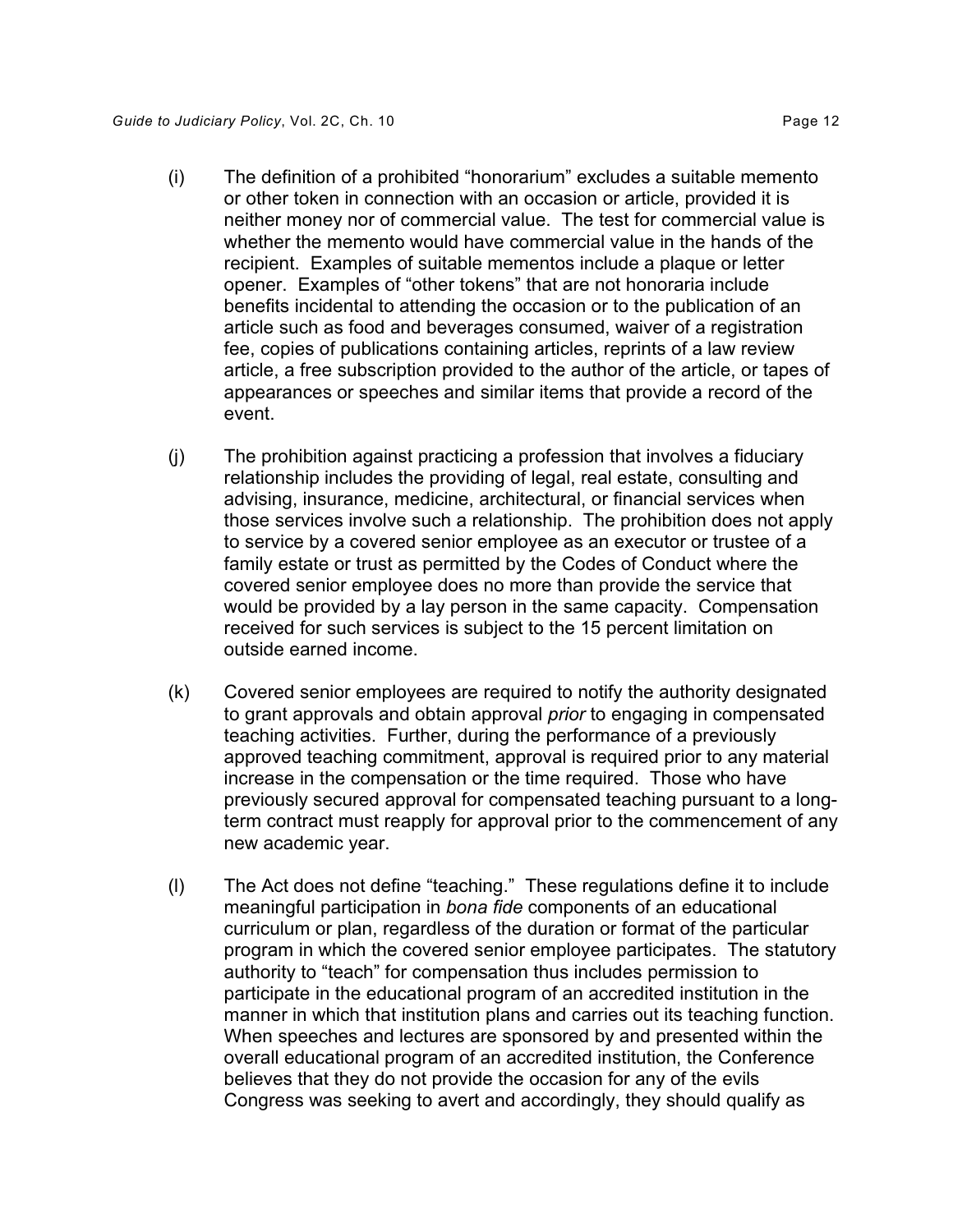provided, of course, the strictures of the Codes of Conduct are met. Teaching may also include participation in programs sponsored by bar associations or professional associations or other established providers of continuing legal education programs for practicing lawyers. Participation in bar review courses or in the preparation and grading of bar examinations also qualifies as teaching.

- (m) The Codes of Conduct permit a covered senior employee to receive compensation for part-time teaching so long as:
	- (1) the compensation received is reasonable in amount and does not exceed that normally received by others for the same activity,
	- (2) the source of the compensation does not give the appearance of impropriety, and
	- (3) the teaching activity does not interfere with the performance of judicial duties.

These requirements are continued as criteria for approval of teaching requests.

- (n) Covered senior employees who wish to participate in a symposium, lecture series, or other teaching activity of limited duration and receive compensation therefor must secure the same prior approval as those who teach conventional courses for compensation. No such approval is required for teaching when no payment is received or when payment is received only to reimburse the ordinary and necessary expenses incurred in providing the teaching services, such as travel, lodging, and meals for the covered senior employee and a relative accompanying him or her; such reimbursement of expenses is not "compensation." No prior approval is required for compensated teaching activity of an employee of the judicial branch whose basic pay is less than 120 percent of the minimum rate of basic pay payable for GS-15 of the General Schedule.
- (o) In addition to the civil penalty provided in  $5 \text{ U.S.C.}$  App. §  $504(a)$ , a judge covered by the Judicial Councils Reform and Judicial Conduct and Disability Act of 1980 (28 U.S.C.  $\S$ § 332(d)(1), [351 to 364](http://www.law.cornell.edu/uscode/28/usc_sup_01_28_10_I_20_16.html)) who violates these regulations shall be subject to discipline as provided in that Act and any other judicial officer or employee who violates these regulations shall be subject to discipline in accordance with existing customary practices.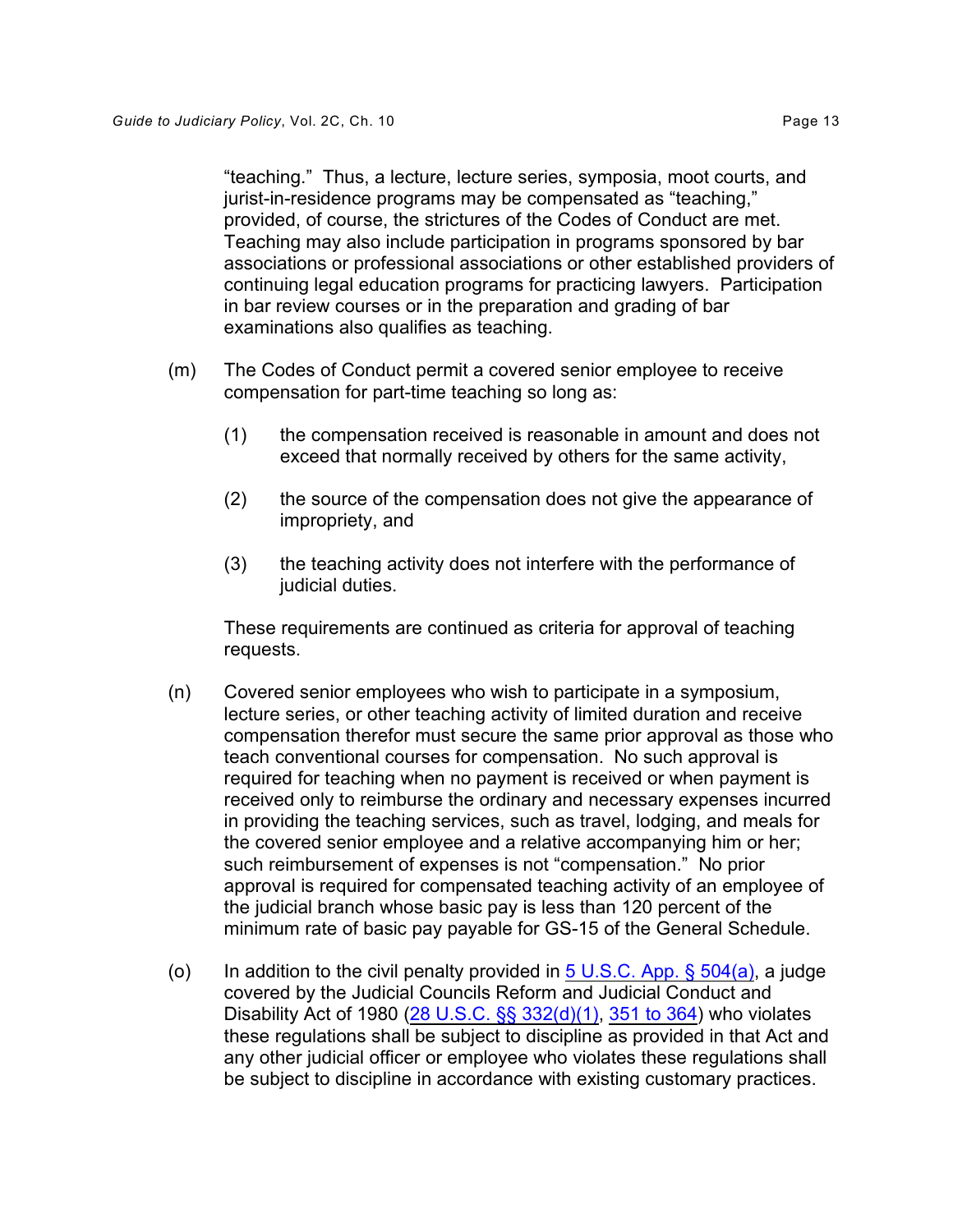### **§ 1020.55 Notes on Regulations**

- (a) The "Regulations of the Judicial Conference of the United States under Title VI of the Ethics Reform Act of 1989 concerning Outside Earned Income, Honoraria, and Outside Employment" were adopted on August 15, 1990, by the Judicial Conference, through its Executive Committee ([JCUS-SEP 90](http://www.uscourts.gov/FederalCourts/JudicialConference/Proceedings/Proceedings.aspx?doc=/uscourts/FederalCourts/judconf/proceedings/1990-09.pdf), p. 64).
- (b) At its March 1991 session, the Judicial Conference amended these regulations to exclude part-time magistrate judges from the ban against the receipt of honoraria [\(JCUS-MAR 91](http://www.uscourts.gov/FederalCourts/JudicialConference/Proceedings/Proceedings.aspx?doc=/uscourts/FederalCourts/judconf/proceedings/1991-03.pdf), p.14).
- (c) The regulations were amended at the Judicial Conference's September 1991 session to cover the Tax Court and the Sentencing Commission and to make certain technical corrections [\(JCUS-SEP 91](http://www.uscourts.gov/FederalCourts/JudicialConference/Proceedings/Proceedings.aspx?doc=/uscourts/FederalCourts/judconf/proceedings/1991-09.pdf), p. 54).
- (d) The Judicial Conference amended these regulations at its March 1992 session to:
	- (1) cover judges and employees of the Court of Appeals for Veterans Claims,
	- (2) reflect amendments to the Ethics Reform Act relating to the definition of "honorarium" and the exclusion from the limitation on outside earned income of compensation from approved teaching activities by certain senior judges (**see:** [JCUS-SEP 93](http://www.uscourts.gov/FederalCourts/JudicialConference/Proceedings/Proceedings.aspx?doc=/uscourts/FederalCourts/judconf/proceedings/1993-09.pdf), p. 43), and
	- (3) to clarify when and under what circumstances prior approval for compensated teaching activities must be obtained (<u>JCUS-MAR 92,</u> pp. 16-17).
- "judicial officer or senior employee." JCUS-MAR 04, p. 15. (e) At its March 1994 session, the Judicial Conference amended the definition of Administrative Office employees who are included in the term
- $(f)$  At its September 1994 session, the Judicial Conference amended the definition of outside earned income in § 1020.25(b)(1) to exclude income from national guard service; revised § 1020.30(b)(2) to clarify that the requirement for approval of teaching activities extends only to covered senior employees; revised the definition of an honorarium in § 1020.30(b)(3), § 1020.30(b)(4), and § 1020.30(b)(6) to exclude compensation for various artistic and athletic endeavors; amended § 1020.30(c) to clarify when honoraria may properly be donated to